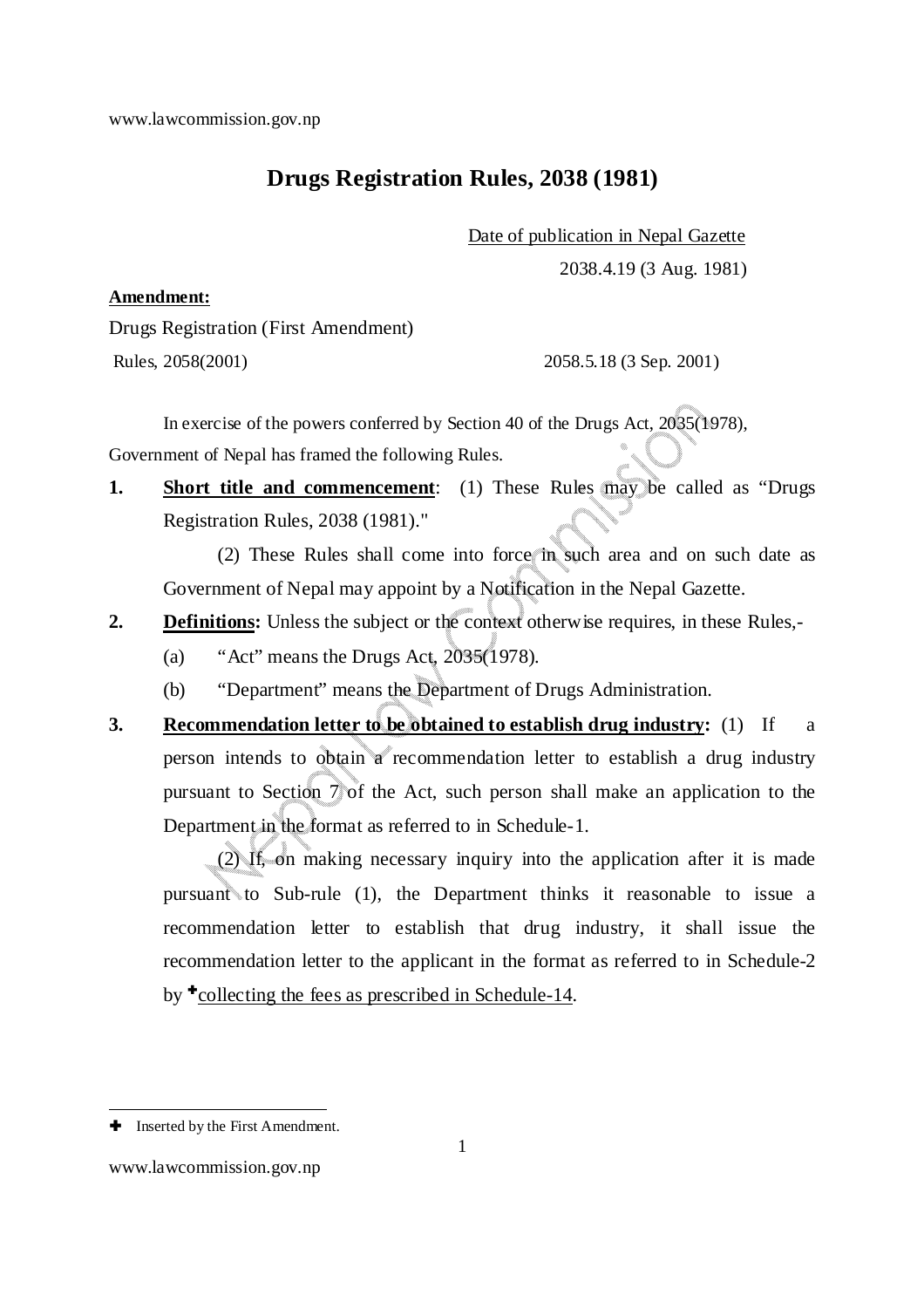**4. Product license to be obtained to manufacture drug** : (1) A person who has already established a drug industry after having obtained the recommendation letter pursuant to Sub-rule (2) of rule (3) or a person who has already established a drug industry prior to the commencement of this Act shall make an application to the Department in the format as referred to in Schedule-3 to obtain the product license to manufacture the drug pursuant to section 8 of the Act.

(2) After an application is made pursuant to Sub-rule (1), the Department shall make necessary inquiry into the matter and register such drug in the registration book in the format as referred to in Schedule-4 and issue the production license to the applicant in the format as referred to in Schedule-5  $\epsilon$  by collecting the fees as prescribed in Schedule-14.

- **4A. Registration of drug prior to its sale and distribution:** (1) For purpose of Subsection (1) of Section 8A. of the Act, an industry having obtained the production license shall, prior to the sale and distribution of each drug manufactured by it, make an application to the Department setting out the following details, in the format as referred to in Schedule-4A., for the registration of the sale and distribution of such drug:
	- (a) Product specification of the manufactured drug,
	- (b) Method of analysis of the manufactured drug and test report conducted by a laboratory specified by the Department,
	- (c) A sample of the manufactured drug, along with the label indicating its price,
	- (d) Other matters specified by the Department.

(2) If, upon making necessary inquiry into the application received pursuant to Sub-rule (1), the Department deems proper to sell and distribute the drug mentioned in the application, it shall register such drug and issue the drug sale and distribution registration certificate in the format as referred to in Schedule-4B, by

<u>.</u>

 $\ll$  Amendment by the First Amendment.

Inserted by the First Amendment.

www.lawcommission.gov.np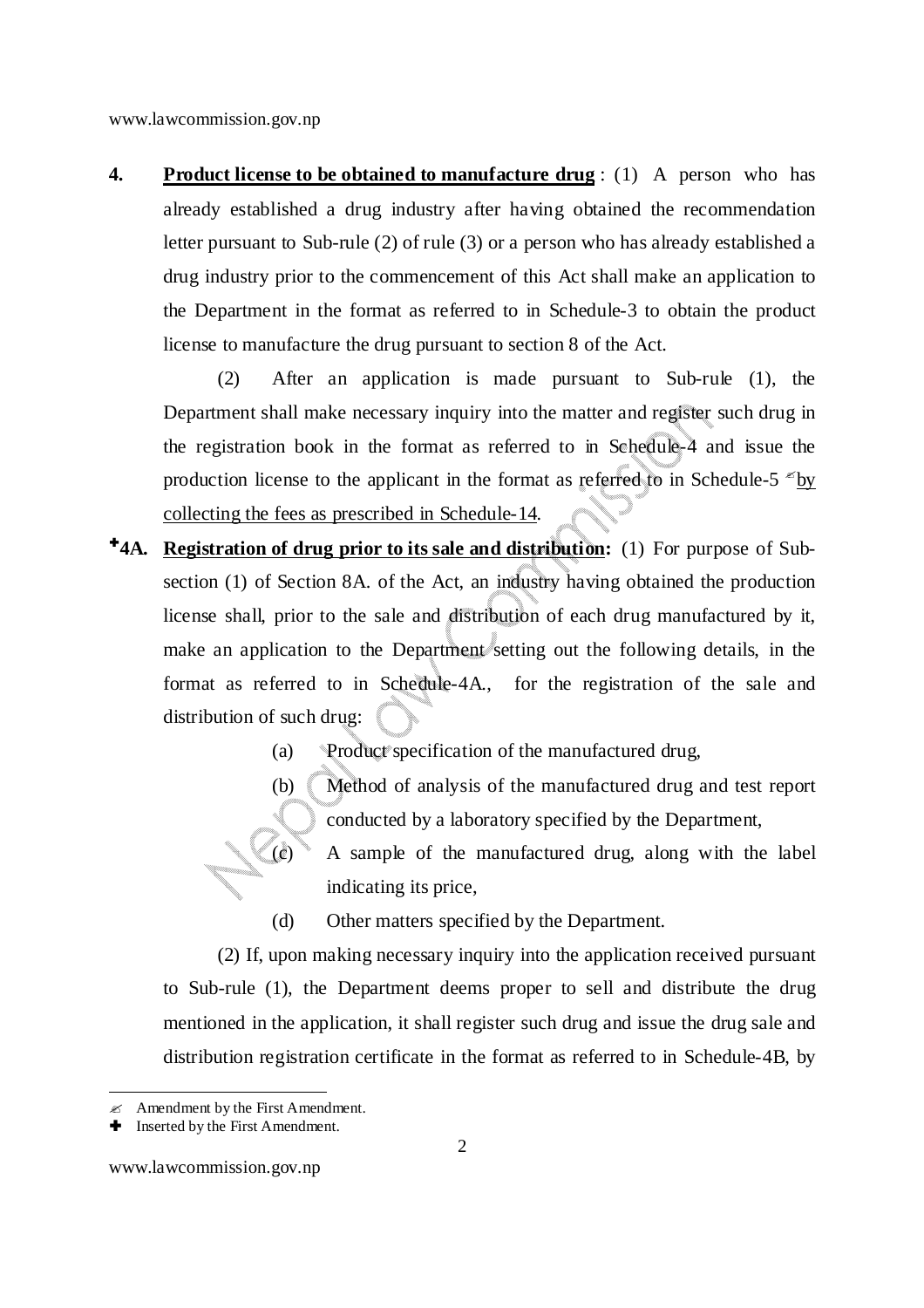collecting the drug registration fees as prescribed in Schedule-14 for each drug.

(3) Each drug manufacturer who has obtained the product license pursuant to Section 8 of the Act prior to the commencement of these Rules shall register each drug manufactured by it pursuant to these Rule within one year after the date of commencement of these Rules and obtain the drug sale and distribution registration certificate.

- **4B. Registration prior to importation of drug:** (1) For purposes of Sub-section (2) of Section 8A of the Act, a person who intends to import a drug shall make an application to the Department, setting out the following details of the drug which he intends to import, in the format as referred to in Schedule-4C, for the drug import registration certificate:
	- (a) A certified copy of the certificate issued by an authentic body certifying that the manufacturer has followed good manufacturing practices,
	- (b) Product specification of the manufactured drug,
	- (c) Method of analysis of the manufactured drug and test report conducted by a laboratory specified by the Department,
	- (c) Pharmacopoeia standard,
	- (d) A sample of the manufactured drug,
	- (e) Other matters specified by the Department.

(2) Notwithstanding anything contained in Sub-rule (1), in making an application to import any *Ayurvedic*, homeopathic and other traditional drug, the following details shall be attached with it:

- (a) Details mentioned in the book or literature,
- (b) Product specification of the manufactured drug,
- (c) Recommendation of the concerned body in the case of a patented drug,
- (d) A sample of the manufactured drug, and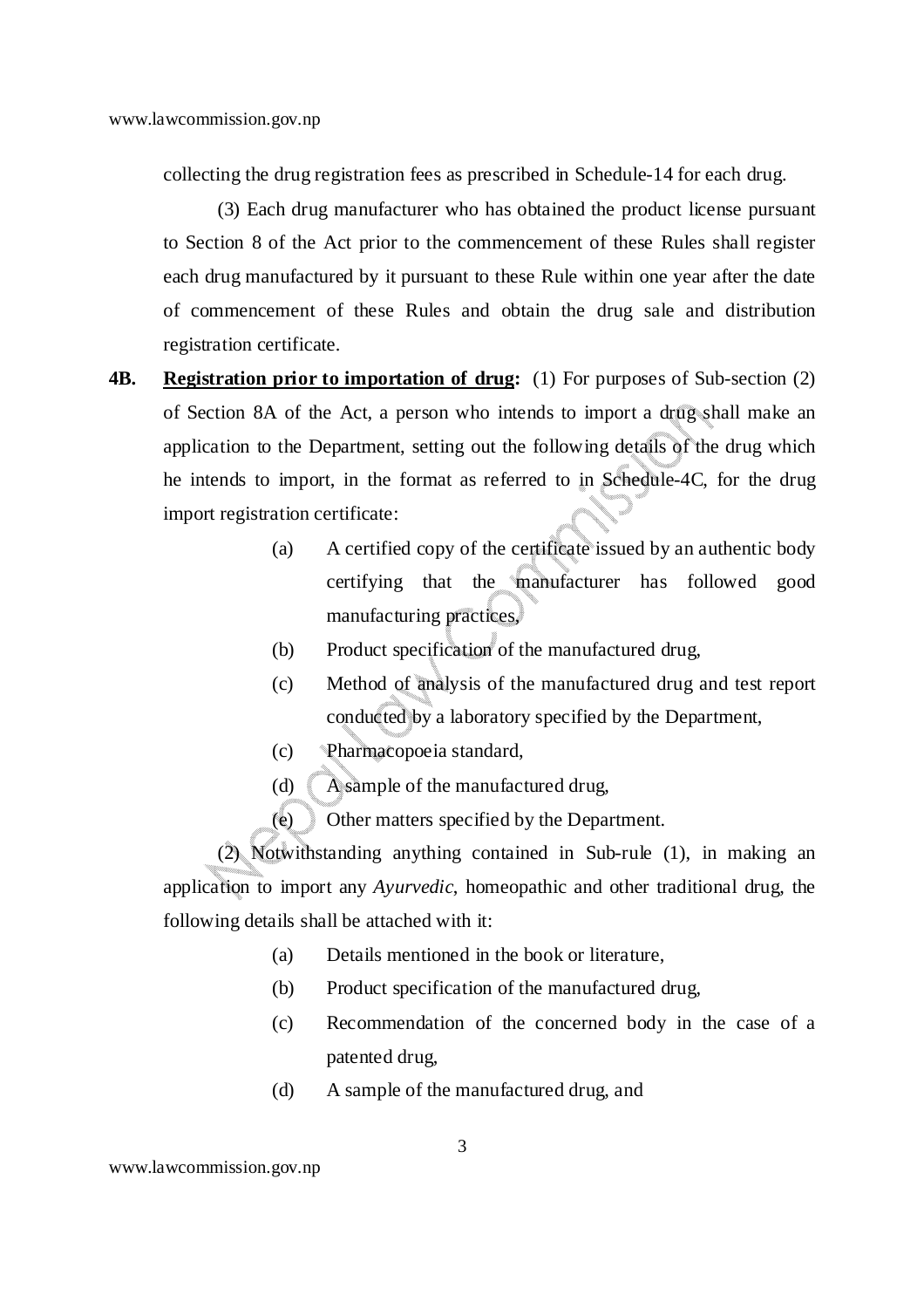(e) Other matters specified by the Department.

(3) If, on making necessary inquiry into the application received pursuant to Sub-rule (1), the Department deems proper to import the drug mentioned in the application, it shall register such drug in the format as referred to in Schedule-4D and issue the certificate in the format as referred to in Schedule-4E by collecting the drug registration fees as prescribed in Schedule-14 for each drug.

(4) Notwithstanding anything contained in Sub-rules (1) and (2), the Department may, on recommendation of the drug advisory committee, issue the import recommendation letter for importing the following drug in the following circumstance:

- (a) In the case of a life saving drug, on the basis of the concerned doctor,
- (b) Where a drug is imported as a grant to a governmental or nongovernmental body or organization,
- (c) Where a governmental body imports a drug as per the international bidding system.
- **5. Recommendation letter to be obtained for exportation or importation of drug:** (1) For purposes of Section 9 of the Act, a person who intends to import or export a drug shall make an application to the Department in the format as referred to in Schedule-6.

(2) If, on making necessary inquiry into the application received pursuant to Sub-rule (1), the Department deems proper to import or export the drug mentioned in the application, it shall issue the recommendation letter in the format as referred to in Schedule-7 by collecting the drug import and export fees as prescribed in Schedule-14.

**6. To obtain certificate of registration of name, and shop or firm selling and distributing drug**: (1) If a person intends to obtain a certificate after having his

-

 $\mathscr{A}$  Amendment by the First Amendment.

www.lawcommission.gov.np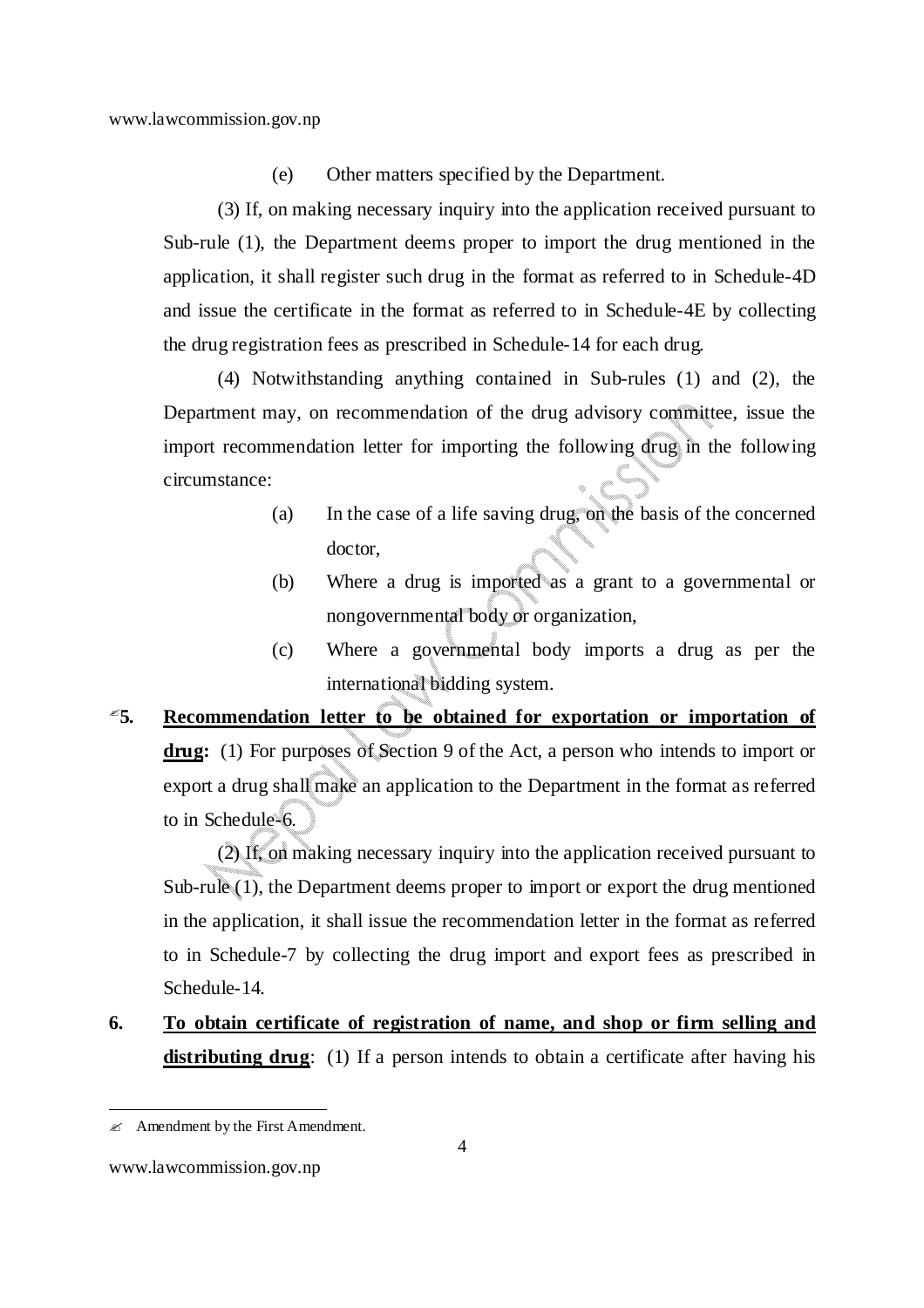name and shop or firm pursuant to Section 10 of the Act, such person shall make an application to the Department in the format as referred to in Schedule-8.

(2) If, on making necessary inquiry into the application after it is made pursuant to Sub-rule (1), the Department thinks it reasonable to issue such certificate, it shall register the name of the person and shop or firm selling and distributing the drug in the registration book in the format specified by it and issue the certificate to the applicant in the format as referred to in Schedule-9, by collecting the fees as  $\bullet$  prescribed in Schedule-14.

**7. To obtain license to make publicity or advertisement of drug:** (1) If a person intends to obtain a license to make publicity or advertisement of a drug pursuant to Sub-section (2) of Section 19 of the Act, such person shall make an application to the Department in the format as referred to in Schedule-10.

(2) If, on making necessary inquiry into the application after it is made pursuant to Sub-rule (1), the Department deems proper to publicize or advertise the drug mentioned in the application, it shall issue the drug publicity or advertisement license in the format as referred to in Schedule-11 by collecting the drug publicity or advertisement fees as prescribed in Schedule-14 for each drug to be publicized or advertised, subject to section 19 of the Act.

**8. License to be obtained for clinical trial of new drug:** (1) If a person intends to carry out a clinical trial of any new drug pursuant to Section 31 of the Act, such person shall make an application to the Department in the format as referred to in Schedule-12.

(2) If, upon making necessary inquiry into the application after it is made pursuant to Sub-rule (1), the Department deems proper to issue the license to carry out the clinical trial of that new drug, it shall issue the license in the format as referred to in Schedule-13, by collecting the  $\uparrow$  fees as prescribed in Schedule-14.

**9. Renewal fees**: The renewal fees as referred to in Schedule-14 shall be chargeable

<sup>&</sup>lt;u>.</u> Inserted by the First Amendment.

Inserted by the First Amendment.

www.lawcommission.gov.np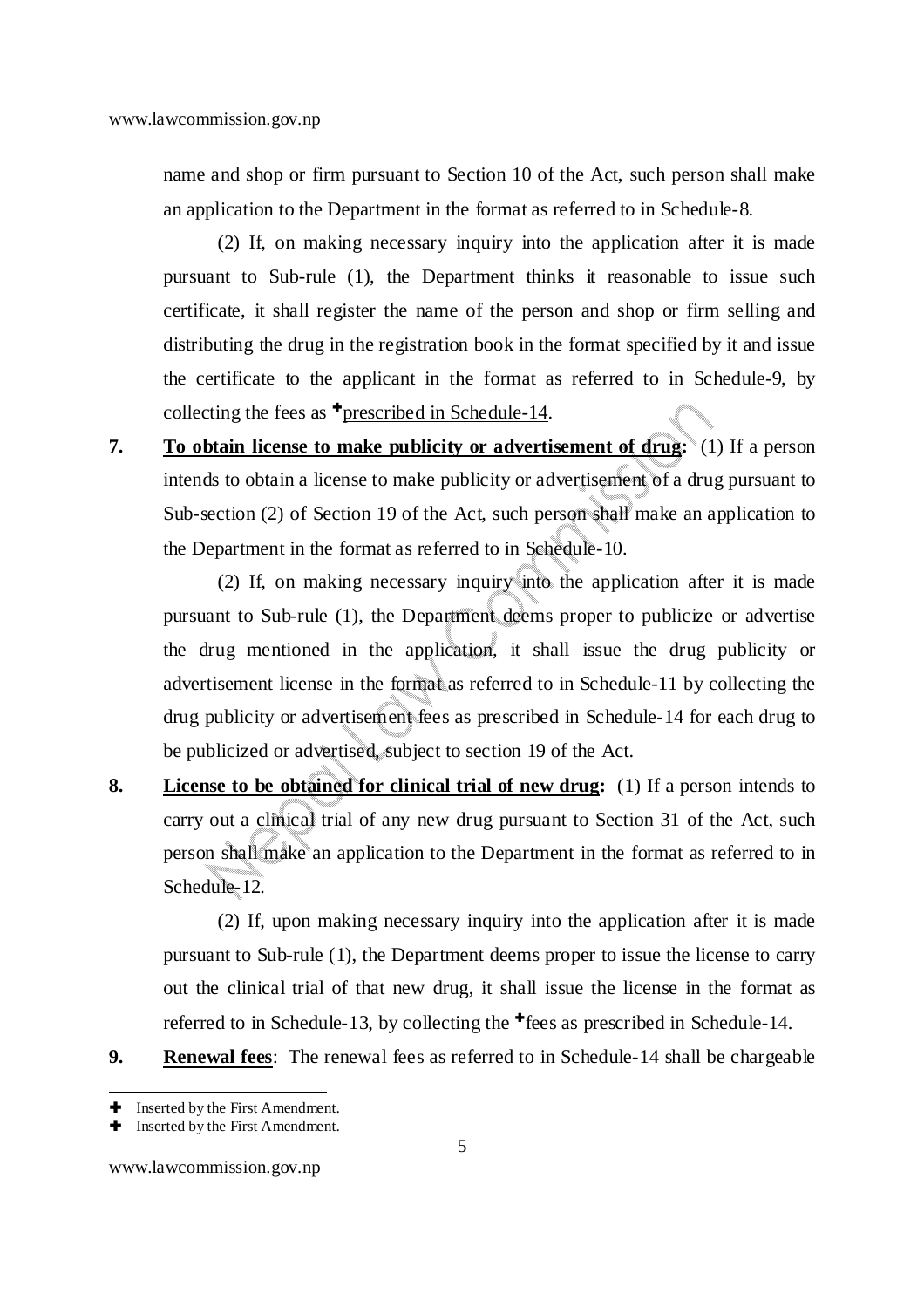for the renewal, pursuant to Sub-section (2) of section 11 of the Act, of any license, certificate and recommendation letter issued pursuant to these Rules.

**10. Issuance of duplicate copy:** (1) If any recommendation letter, product license, license or certificate issued pursuant to these Rules is lost or otherwise destroyed, the concerned person who intends to obtain a duplicate copy thereof shall make an application, with a stamp of one rupee being affixed thereto, and setting out the details of such loss or destroy, to the Department.

(2) After an application as referred to in Sub-rule (1) is made, the Department may issue a certified duplicate copy of such recommendation letter, product license, license or certificate to the applicant,  $\frac{1}{2}$  by collecting the fees as referred to in Schedule-14.

- **11. Observance of codes:** A person who has obtained a recommendation letter, product license, license and certificate pursuant to these Rules shall, while doing, or causing to be done, any act as referred to in such recommendation letter, product license, license or certificate, observe the codes issued by the Department in respect of such act.
- **12. Power of Government of Nepal to alter the Schedule**: Government of Nepal may, by a Notification published in the Nepal Gazette, make necessary alteration on the Schedules.

-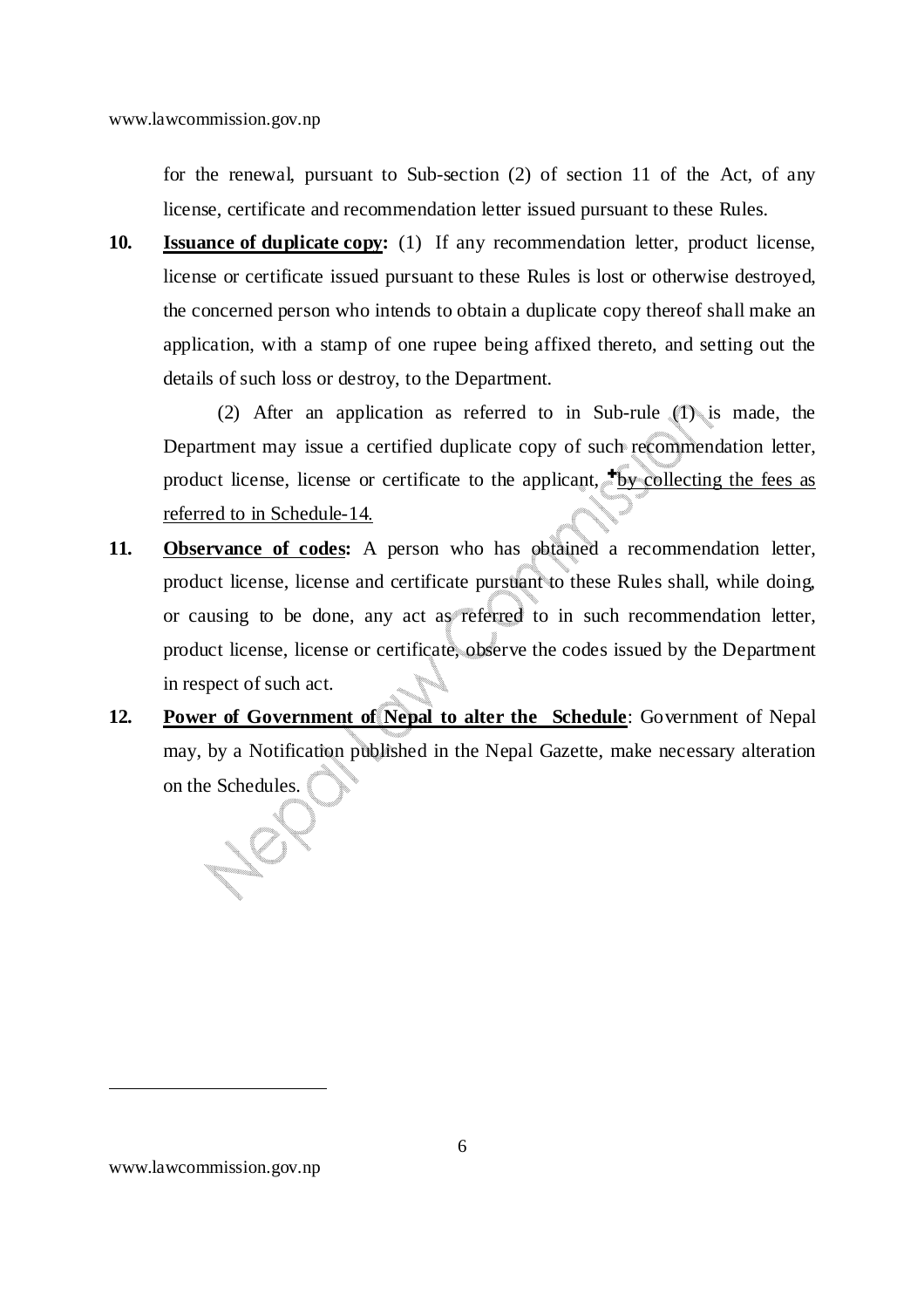#### **Schedule-1**

#### **(Relating to Sub-rule (1) of Rule 3)**

#### **Application for recommendation letter of establishment of drug industry**

The Administrator,

Department of Drugs Administration.

**Subject**: Request for recommendation letter for establishment of drug industry.

#### Sir,

Whereas, I/we intend to establish the following drug industry; Now, therefore, I/we make this application, affixing a stamp of one rupee hereto, and setting out the following details, to obtain a recommendation letter for the same.

1. Proposed drug industry's:

- (a) Name:
- (b) Place where it is established: (Also mention the name and ward number of the District and Municipality or Village Development Committee)
- (c) Estimated capital and source of that capital:
- (d) Where a preliminary study report carried out on the establishment is attached or not:
- (e) Whether a sketch and map of the plan also showing the area where the industry is to be established is attached or not:

| <b>S.N.</b> |      | Of the drug to be manufactured by the proposed                                    |                         |                                                                             | <b>Remarks</b> |
|-------------|------|-----------------------------------------------------------------------------------|-------------------------|-----------------------------------------------------------------------------|----------------|
|             | Name | System (et out whether it is<br>Allopathic, Homeopathic,<br>Ayurvedic, Unani etc. | Group or<br>$sub-group$ | Composition (set out<br>whether it is a tablet,<br>injection, capsule etc.) |                |
|             |      |                                                                                   |                         |                                                                             |                |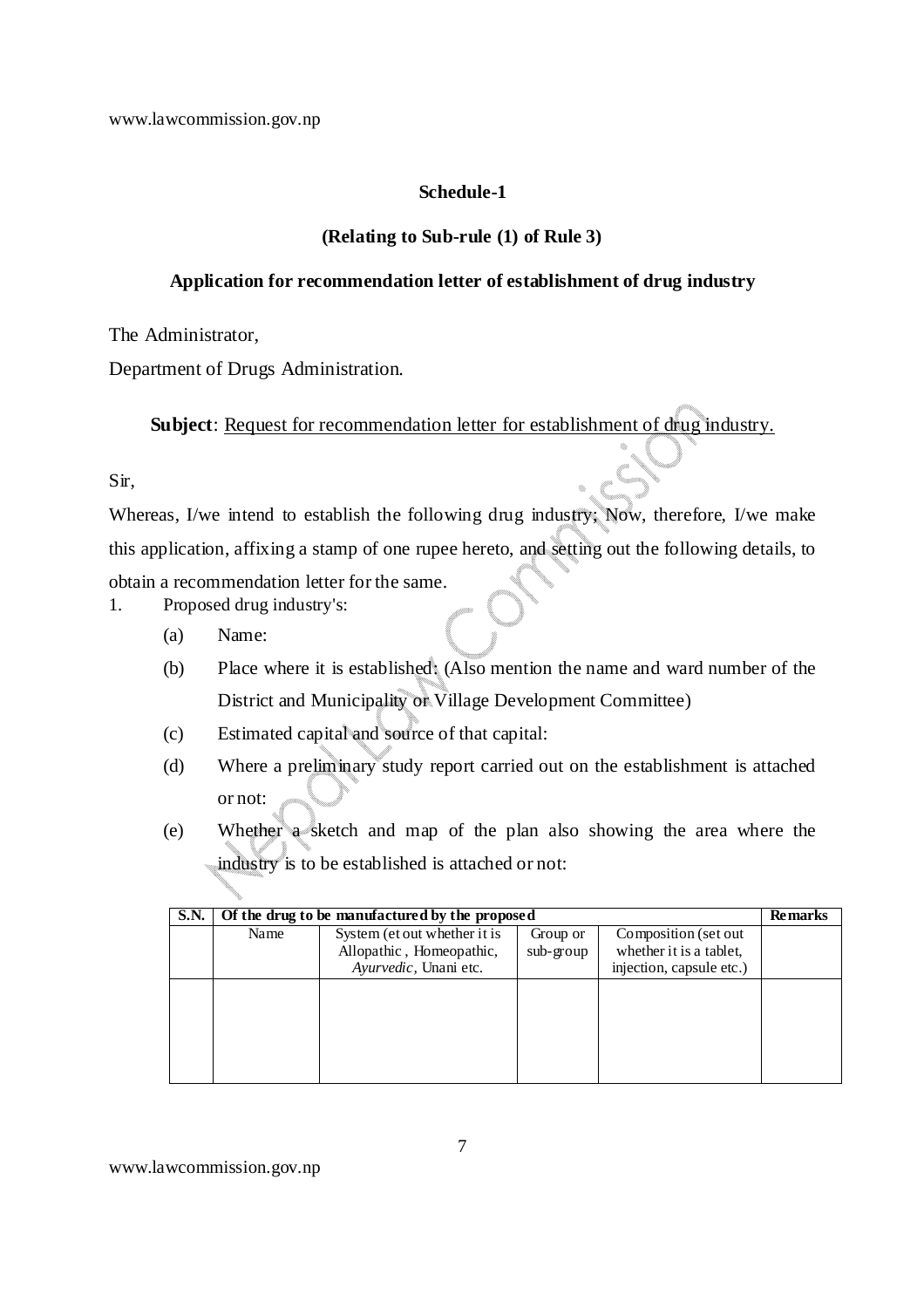- 2. For the manufacturing of drug by proposed industry:
	- (a) Description of required raw materials and source thereof:
	- (b) Whether a machine is required or not, if so required, possible details thereof:
	- (c) Of the required house or building:
		- (1) Whether sketch and map is attached or not:
		- (2) What will be its composition:
		- (3) Whether outside environment will be polluted, neat and clean or otherwise, mention it:
		- (4) Whether the air can pass through the room or not: Mention why and for what reasons such room has to be so built that the air can or cannot so pass through it:
		- (5) Whether the sun or light can enter the room or not: Mention why and for what reasons such room has to be so built that the sun or light can or cannot so enter it:

Applicant's: Signature: Name, surname: Address:

Date: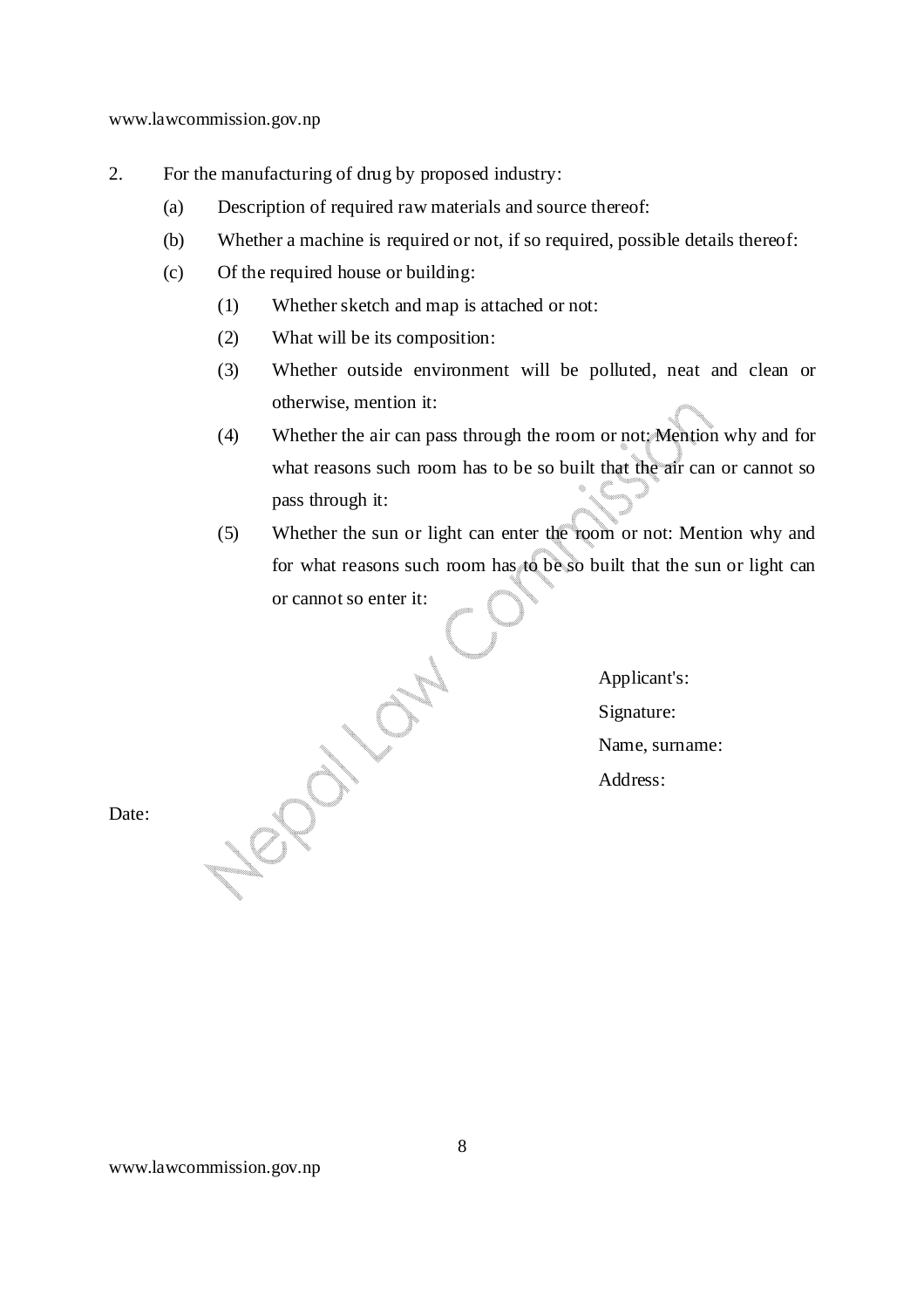#### **Schedule-2**

#### **(Relating to Sub-rule (2) of Rule 3)**

#### Government of Nepal

#### Ministry of Health Department of Drugs Administration

#### **Recommendation letter for establishment of drug industry**

This recommendation letter is hereby issued, setting out the following matters, for the establishment of the following drug industry, subject to the Drugs Act, 2035 (1978) and the Drugs Registration Rules, 2038 (1981).

- 1. Of the drug industry recommended for establishment:
	- (a) Name:
	- (b) Place where it is established:
	- (c) Estimated capital:
- 2. Of the drug that can be manufactured by the drug industry after having obtained the product license:

|      | Of the drug |  |  |  |  |  |  |  |  |  |
|------|-------------|--|--|--|--|--|--|--|--|--|
| Name | System      |  |  |  |  |  |  |  |  |  |
|      |             |  |  |  |  |  |  |  |  |  |

- 3. Recommendation letter receiving person's:
	- (a) Name and surname:
	- (b) Address:
- 4. Validity period of recommendation letter:

Signature of the recommendation letter receiving person: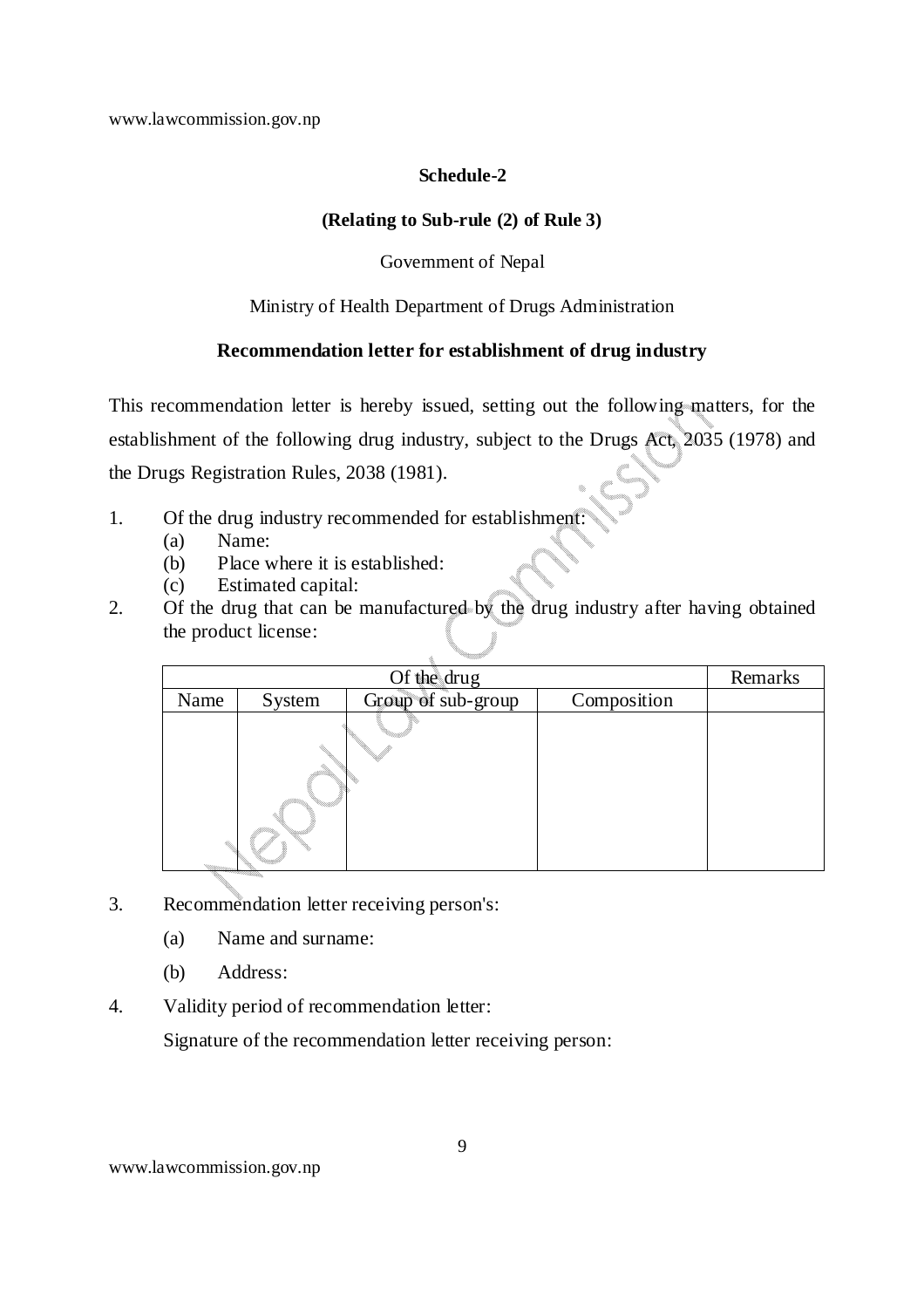Date:

Recommendation letter issuing officer's:

Signature:

Name and surname:

Designation:

Date:

(The matters to be written on the back side of this recommendation letter)

# **Renewal of the recommendation letter**

|      |                           | Recommendation letter |              |              |         |
|------|---------------------------|-----------------------|--------------|--------------|---------|
|      | Validity extension period | Renewing              | Renewal fees | Department's | Remarks |
| From | To                        | Officer's             |              | Sea1         |         |
|      |                           | signature and date    |              |              |         |
|      |                           |                       |              |              |         |

1822-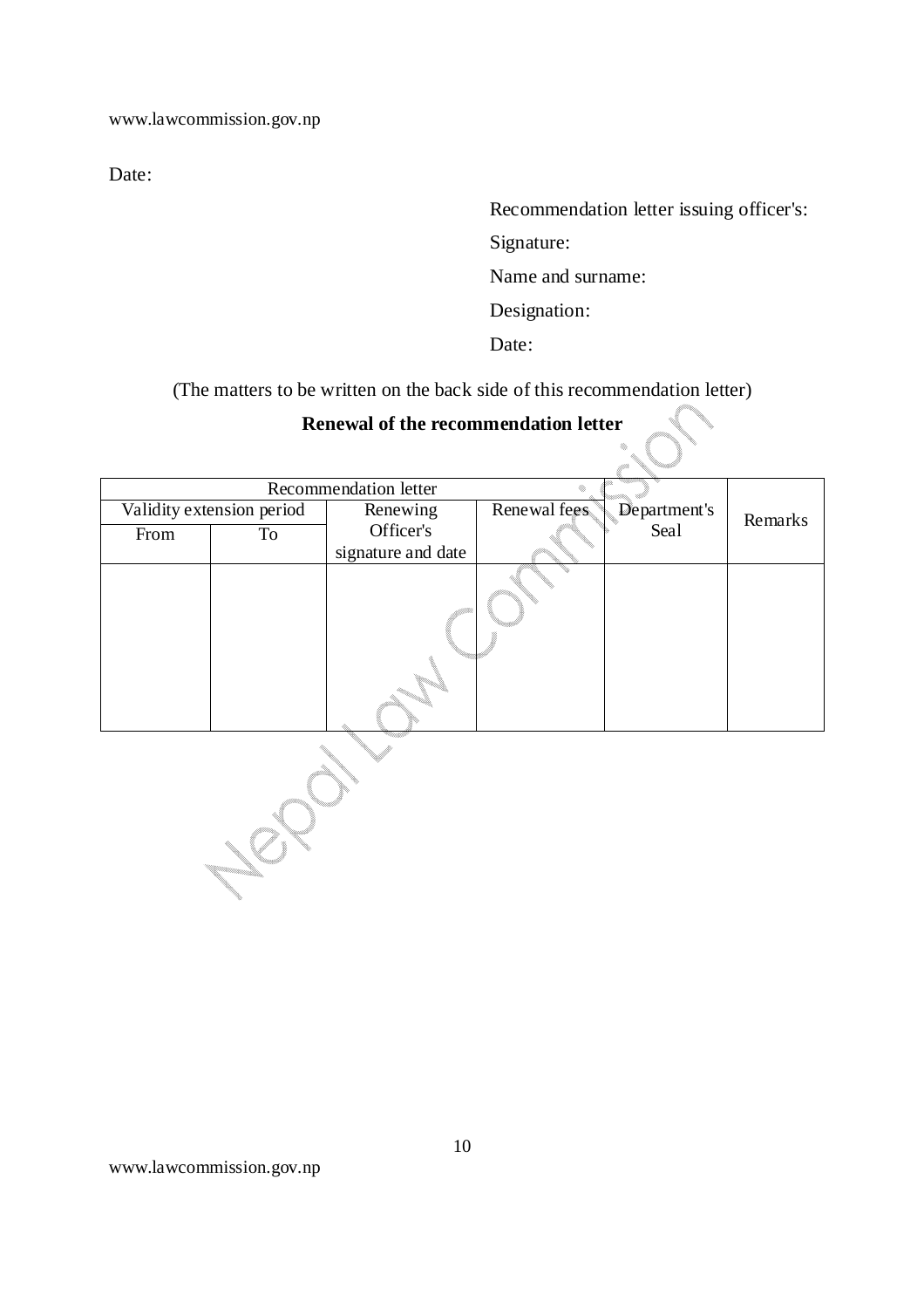#### Schedule-3

(Relating to Sub-rule (1) of Rule 4)

#### **Application for product license**

The Administrator,

#### Department of Drugs Administration.

Sir,

Whereas, in order to manufacture the following drugs by the following drug industry already established after having obtained the following recommendation letter and license, I/we intend to obtain the product license by having the drugs registered;

Now, therefore, I/we have made this application, affixing a stamp of one rupee hereto, to obtain the product license. The duplicate copies of the recommendation letter and license are attached herewith.

- 1. Serial number of the recommendation letter of that Department and date thereof:
- 2. Date of license obtained from-----Department:
- 3. Drug industry:
	- (a) Name:
	- (b) Place of establishment: (Also mention the name and ward number of the district, Municipality and Village Development Committee.)

|             | Drug to be manufactured |        |       |                    |             |        |        |             |                          |               |  |  |
|-------------|-------------------------|--------|-------|--------------------|-------------|--------|--------|-------------|--------------------------|---------------|--|--|
| <b>S.N.</b> | Name                    | System | Group | <b>Composition</b> | <b>Type</b> | Colour | Weight |             | <b>Active ingredient</b> | Disease to be |  |  |
|             |                         |        | or    |                    | оf          |        | per    | <b>Name</b> | Quantity                 | cured from    |  |  |
|             |                         |        | sub-  |                    | kind        |        | unit   |             |                          | consumption   |  |  |
|             |                         |        | group |                    |             |        |        |             |                          |               |  |  |
|             |                         |        |       |                    |             |        |        |             |                          |               |  |  |
|             |                         |        |       |                    |             |        |        |             |                          |               |  |  |
|             |                         |        |       |                    |             |        |        |             |                          |               |  |  |

5. Whether the required materials related with the manufacture of drugs are available in an adequate quantity or not:

> Applicant's: Signature: Name and surname: Address:

Date:

www.lawcommission.gov.np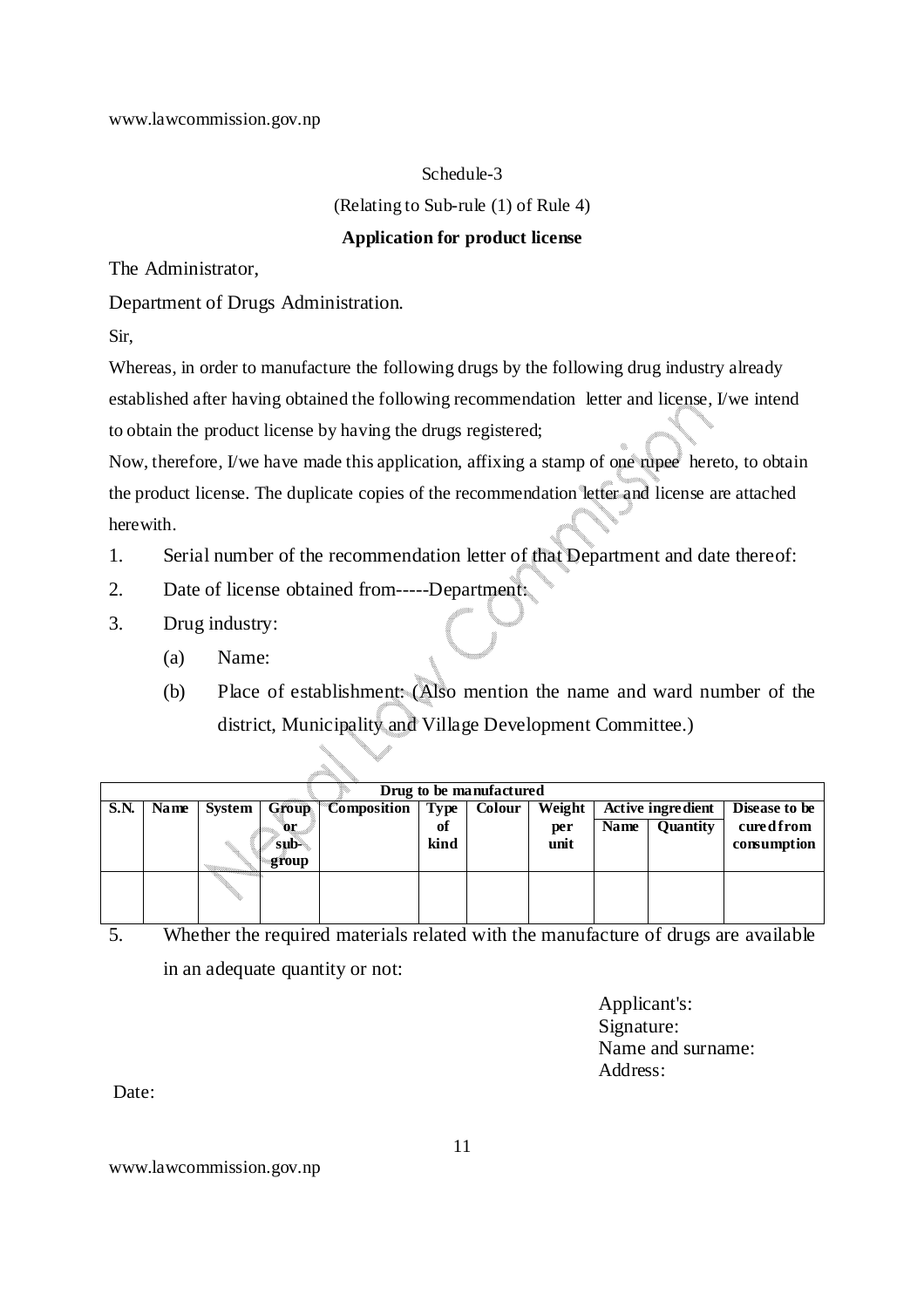#### Schedule-4

(Relating to Sub-rule (2) of Rule  $4$ -----<sup> $\boxtimes$ </sup>)

#### **Registration book**

The following drug has been registered as follows for its manufacture, $\triangleq$  subject to the Drugs Act,

2035(1978) and the Drugs Registration Regulation, 2038(1981).

| Registration |      |        |                                                                                                                                      |             |                      |        | Of the drug |                   |             |               |             |
|--------------|------|--------|--------------------------------------------------------------------------------------------------------------------------------------|-------------|----------------------|--------|-------------|-------------------|-------------|---------------|-------------|
| $\rm No$     | Name | System | Group                                                                                                                                | Composition | Type                 | Colour |             | Active ingredient | Disease to  | Name          | Registering |
|              |      |        | $\,$ or                                                                                                                              |             | $\hbox{or}\hskip2pt$ |        |             |                   | be cured    | manufacturing | officer's   |
|              |      |        | $sub-$                                                                                                                               |             | kind                 |        |             |                   | from its    | company and   | signature   |
|              |      |        | group                                                                                                                                |             |                      |        |             |                   | consumption | country       | and date    |
|              |      |        |                                                                                                                                      |             |                      |        | Name        | Quantity          |             |               |             |
|              |      |        |                                                                                                                                      |             |                      |        |             |                   |             |               |             |
|              |      |        | en en 1979 en 1979.<br>De groupe de la groupe de la groupe de la groupe de la groupe de la groupe de la groupe de la groupe de la gr |             |                      |        |             |                   |             |               |             |

<u>.</u>

<sup>■</sup> Deleted by the First Amendment.

**<sup>+</sup>** Inserted by the First Amendment.

www.lawcommission.gov.np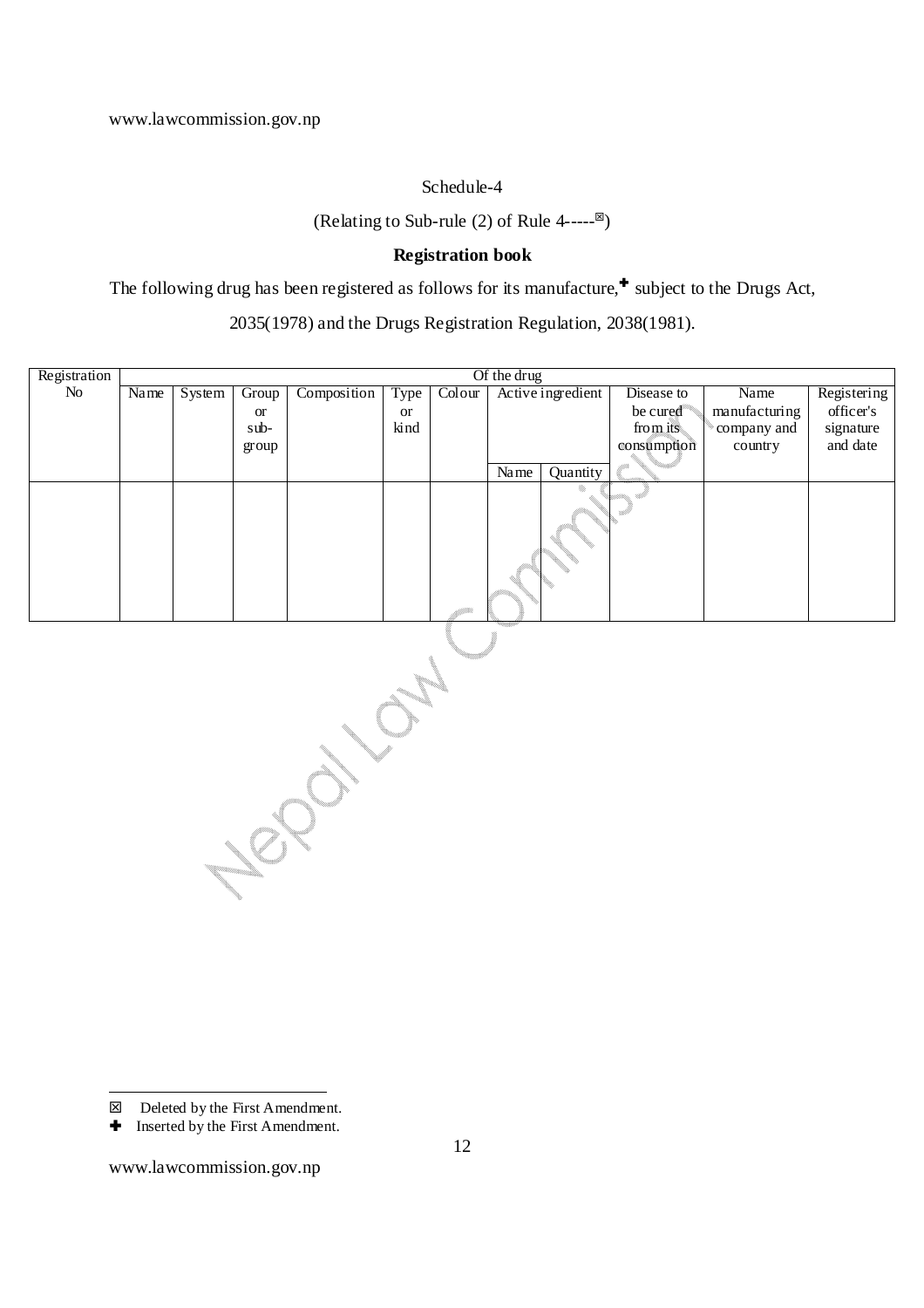#### Schedule-4A<sup>+</sup>

(Relating to Sub-rule (1) of Rule 4)

#### Application for drug sale and distribution registration certificate

The Administrator,

Department of Drugs Administration.

Dear sir,

Whereas, the drug as referred to in the product license, bearing number........... issued by that Department is appropriate for sale and distribution; Now, therefore, I/we have made this application, setting out the following details and affixing a stamp of five rupees hereto, to obtain the sale registration certificate, pursuant to Sub-rule (2) of Rule 4A. of the Drugs Registration Rules, 2038(1981).

1. Drug of which sale registration certificate is intended to be obtained:

- (a) Name:
- (b) System:
- (c) Group or sub-group:
- (d) Composition:
- (e) Active ingredient and quantity (per unit):
- (f) Expiry date:
- (g) Pharmacopoeia standard:
- (h) Retail price:
- (i) Laboratory having conducted analysis and test, and the analysis and test report issued by that laboratory and date thereof:

-

**<sup>+</sup>** Inserted by the First Amendment.

www.lawcommission.gov.np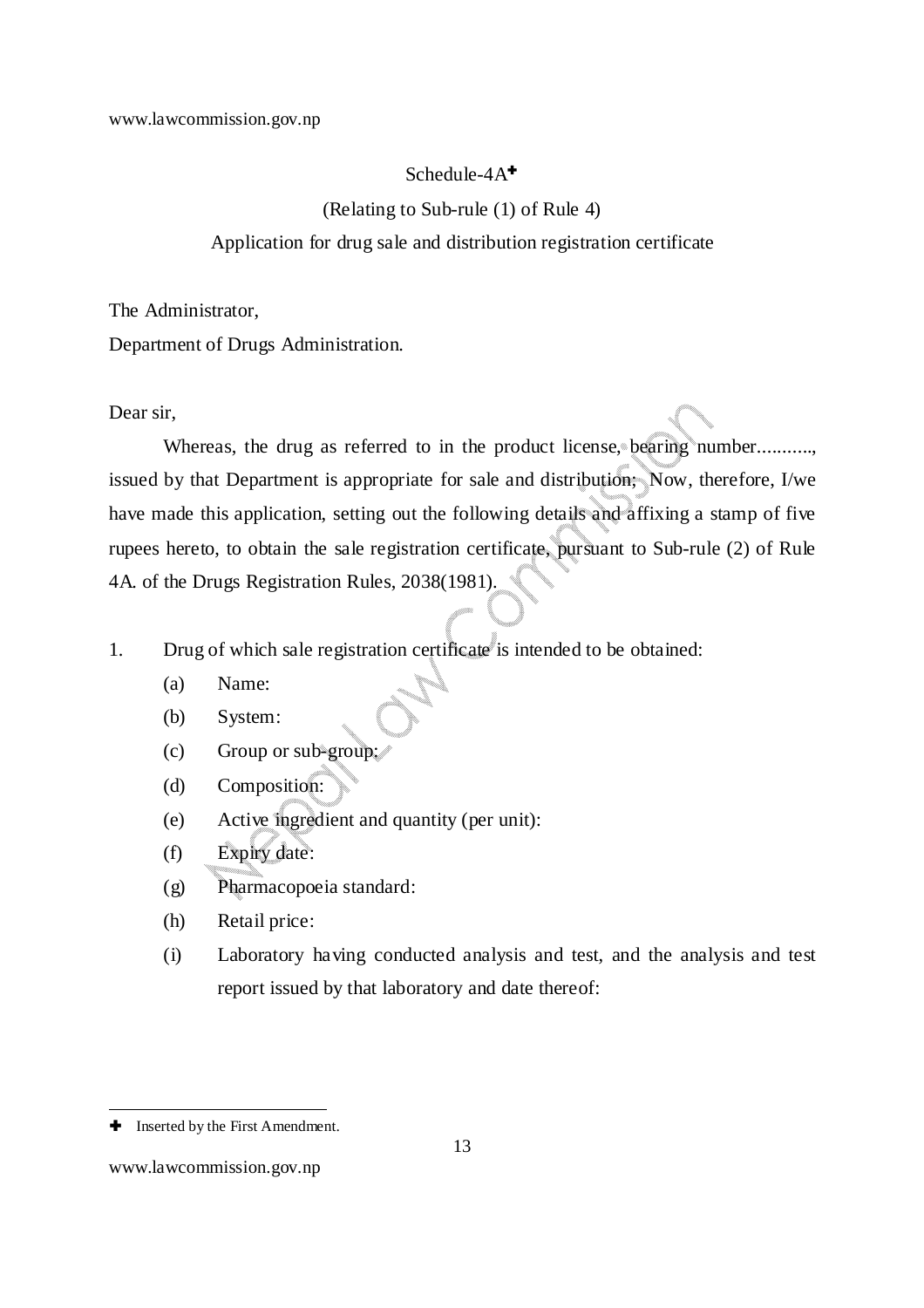- 2. Other details:
	- (a) Whether the product specification setting down the size, color, measurement or weight, taste and flavor of drug, method of packing and details mentioned in its label is attached or not:
	- (b) Whether the method of analyzing and testing the drug is attached or not:
	- (c) Whether the label, cartoon and sample of drug is attached or not:

Applicant's: Signature: Name and surname: Address: Negative Comption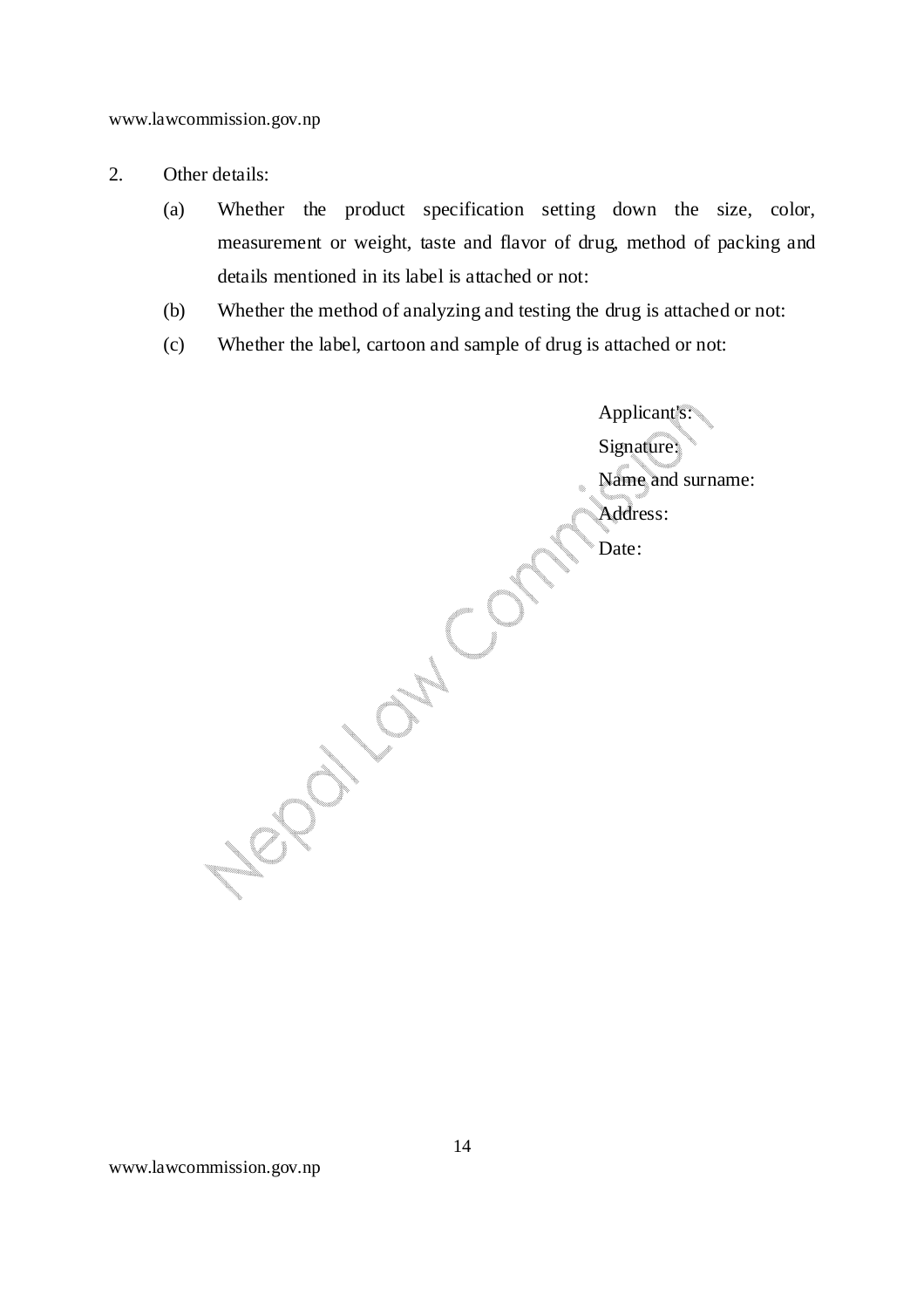#### Schedule-4B<sup>+</sup> (Relating to Sub-rule (2) of Rule 4A.)

#### Government of Nepal

#### Ministry of Health Department of Drugs Administration

#### **Drug sale and distribution registration certificate**

Sale and distribution registration certificate number:

Sir,

The sale and distribution registration certificate has been issued for the following drug, pursuant to Sub-section (1) of section 8A of the Drugs Act, 2035(1978) and Sub-rule (2) of Rule 4A of the Drugs Registration Rules, 2038 (1981).

- 1. Of the drug:
	- (a) Name:
	- (b) System:
	- (c) Group and sub-group:
	- (d) Composition:
	- (e) Active ingredient and quantity (per unit):
	- (f) Expiry date:
- 2. Product specification (certified copy is attached):
- 3. Fees received for the sale registration certificate: Rs.---
- 4. Validity period of certificate:

Certificate receiver's: Name and surname: Address: Signature: Date:

Certificate issuing officer's:

Signature:

Name and surname:

Designation:

Date:

-

**<sup>+</sup>** Inserted by the First Amendment.

www.lawcommission.gov.np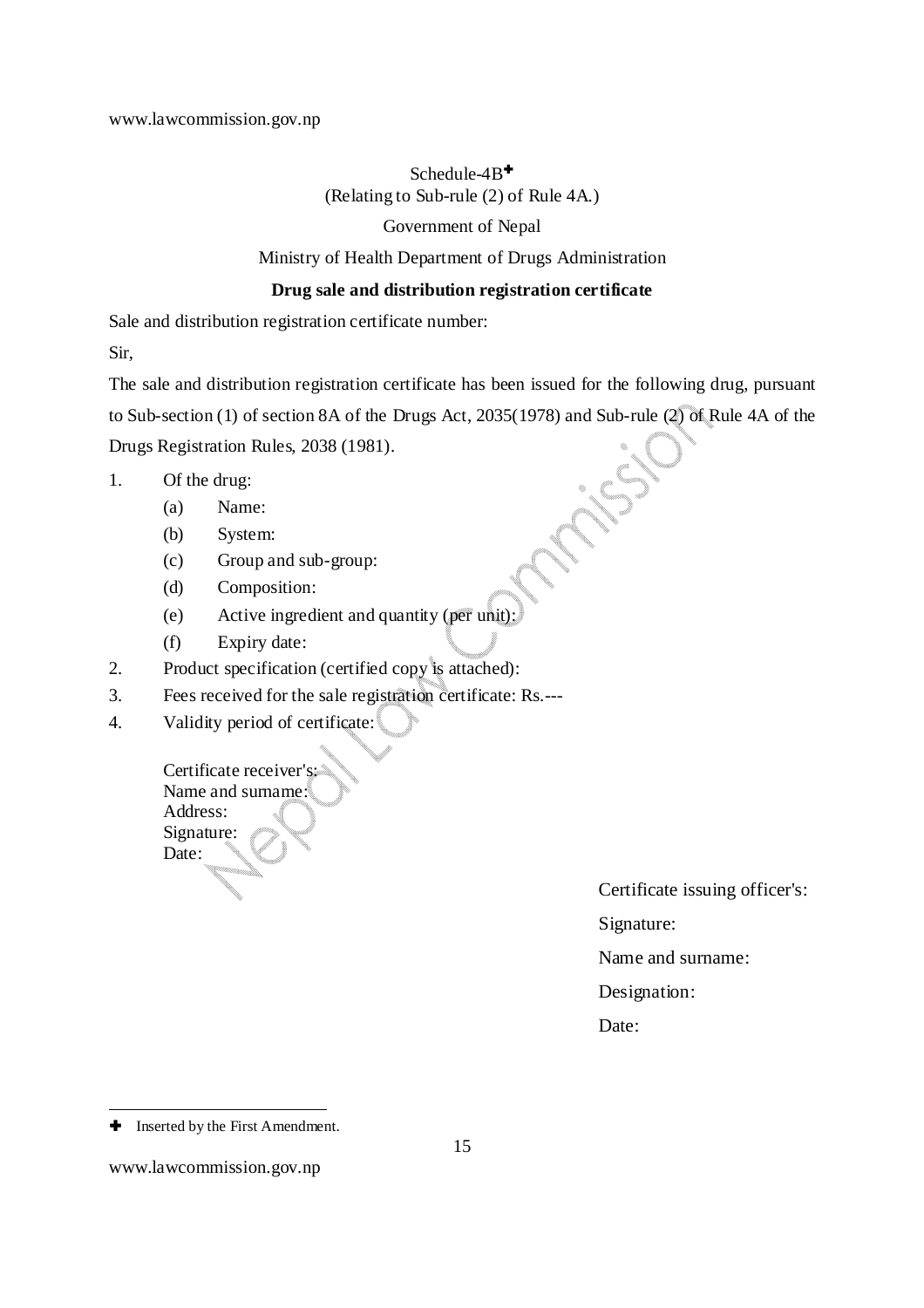**Note bene:** Prior approval has to be obtained from the Department if any alteration is to be made in the product specification and label submitted to the department and in the abovementioned details:

|                                    | <b>Date</b> |                | <b>Details o Amendment</b> |                     |         |  |  |
|------------------------------------|-------------|----------------|----------------------------|---------------------|---------|--|--|
|                                    |             |                |                            |                     |         |  |  |
|                                    |             | <b>Renewal</b> |                            |                     |         |  |  |
| Period of extension of<br>validity |             | <b>Fees</b>    |                            | Officer's signature | Remarks |  |  |
| From                               | To          |                |                            |                     |         |  |  |
|                                    |             |                |                            |                     |         |  |  |

**Amendment to the certificate**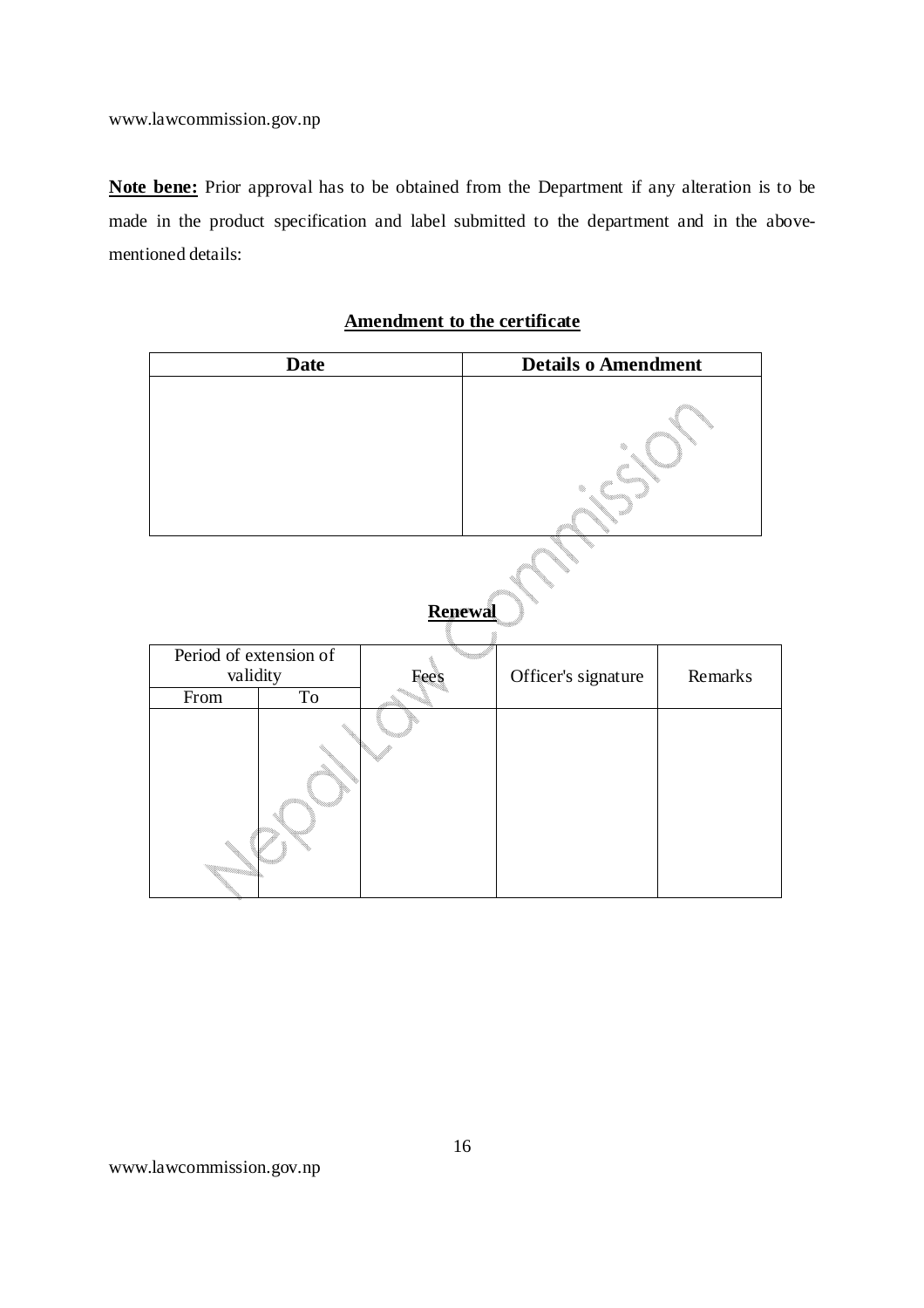#### Schedule- $4C^{\dagger}$

(Relating to Sub-rule (1) of Rule 4B)

#### **Application for drug import registration certificate**

The Administrator,

Department of Drugs Administration.

Sir,

I/we have made this application, setting out the following details and affixing a stamp of five rupees hereto, to obtain the drug import registration certificate, pursuant to Sub-section (2) of Section 8A. of the Drugs Act, 2035(1978) and Subrule (1) of Rule 4B of the Drugs Registration Rules, 2038 (1981).

- 1. Drug of which import registration certificate is intended to be obtained:
	- (a) Name:
	- (b) System:
	- (c) Group and sub-group:
	- (d) Composition:
	- (e) Active ingredient and quantity (per unit):
	- (f) Expiry date:
	- (g) Pharmacopoeia standard:
	- (h) Retail price:
	- (i) Laboratory having conducted analysis and test, and the analysis and test report issued by that laboratory and date thereof:

-

**<sup>+</sup>** Inserted by the First Amendment.

www.lawcommission.gov.np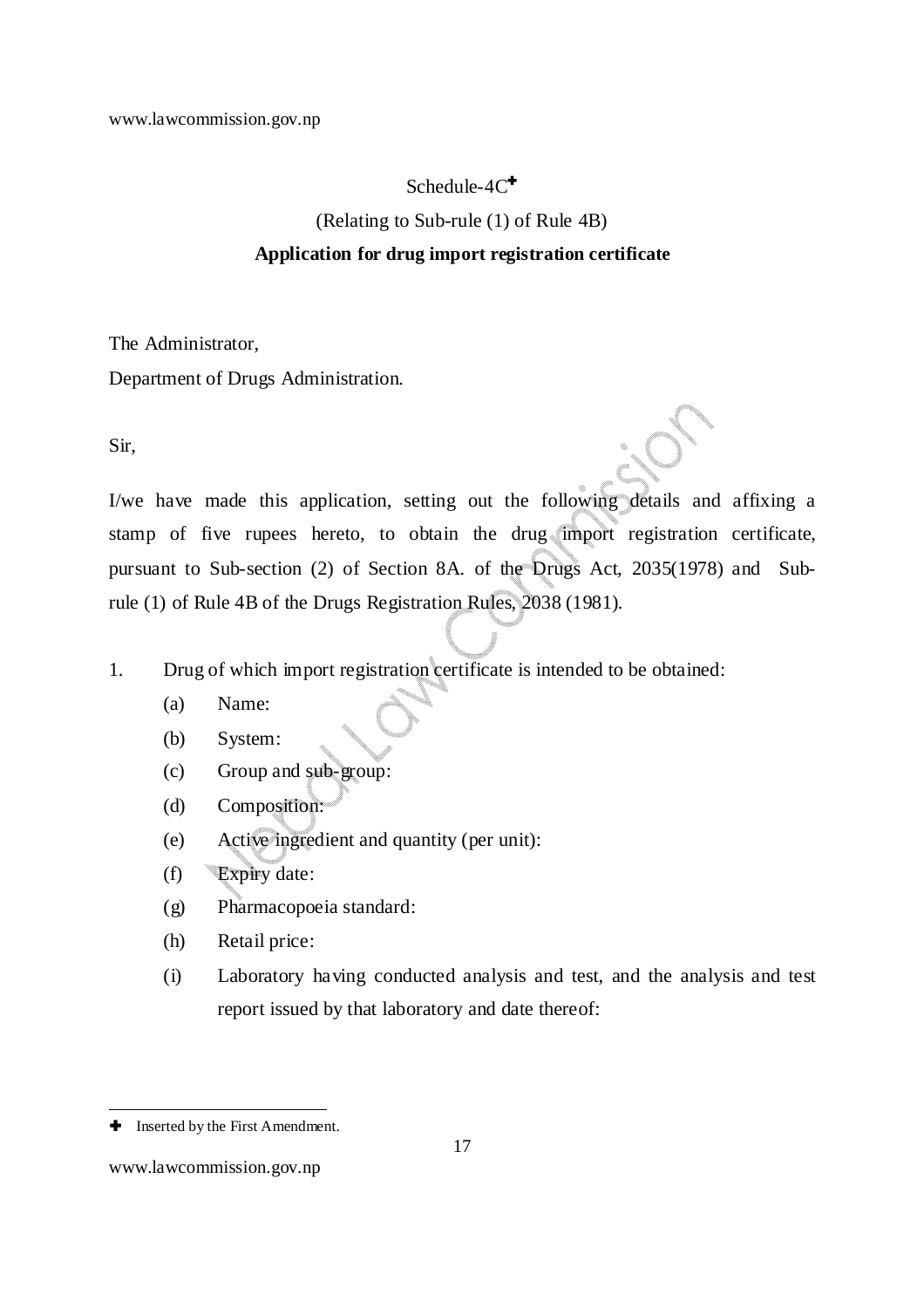- 2. Other details:
	- (a) Whether the product specification setting down the size, color, measurement or weight, taste and flavor of drug, method of packing and details mentioned in its label is attached or not:
	- (b) Whether the method of analyzing and testing the drug is attached or not:
	- (c) Whether the label, cartoon and sample of drug are attached or not:

Applicant's:<br>
Signature:<br>
Name and st<br>
Address:<br>
Date:<br>
Date: Signature: Name and surname: Address: Date: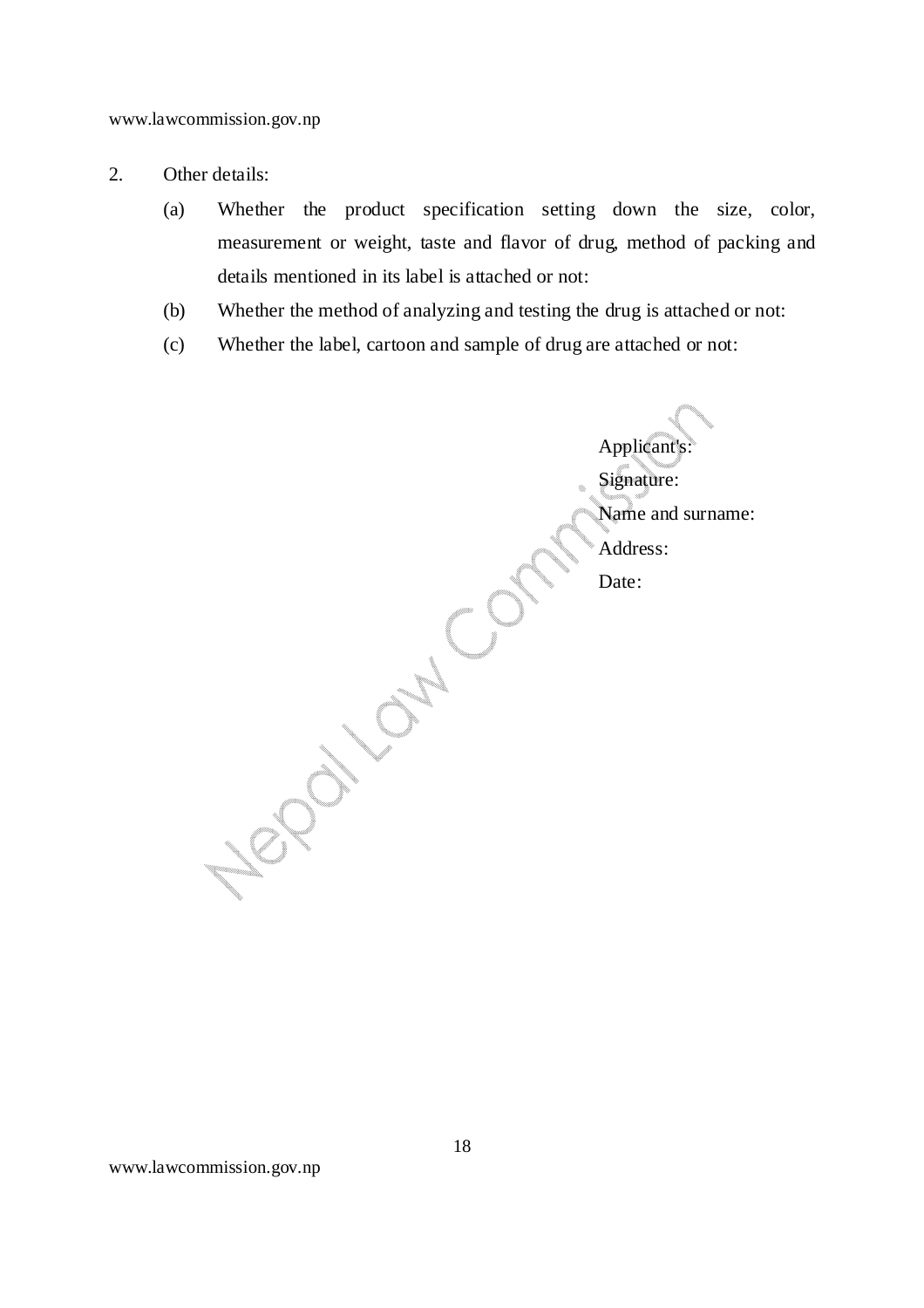#### Schedule-4D<sup>+</sup>

#### (Relating to Sub-rule (3) of Rule 4B)

#### **Registration book**

The following drug has been registered as follows for its import, subject to the Drugs Act, 2035(1978) and the Drugs Registration Rules, 2038(1981).

|                    |      |        |                     |             |                    |        |      | Of the drug       |                                    |                                      |                                                   |         |
|--------------------|------|--------|---------------------|-------------|--------------------|--------|------|-------------------|------------------------------------|--------------------------------------|---------------------------------------------------|---------|
| Registration<br>No | Name | System | Group<br>or<br>sub- | Composition | Type<br>or<br>kind | Colour |      | Active ingredient | Disease to<br>be cured<br>from its | Name<br>manufacturing<br>company and | Registering<br>officer's<br>signature<br>and date | Remarks |
|                    |      |        | group               |             |                    |        | Name | Quantity          | consumption                        | country                              |                                                   |         |
|                    |      |        |                     |             |                    |        |      |                   |                                    |                                      |                                                   |         |

Nepara

-

 $\blacklozenge$  Inserted by the First Amendment.

www.lawcommission.gov.np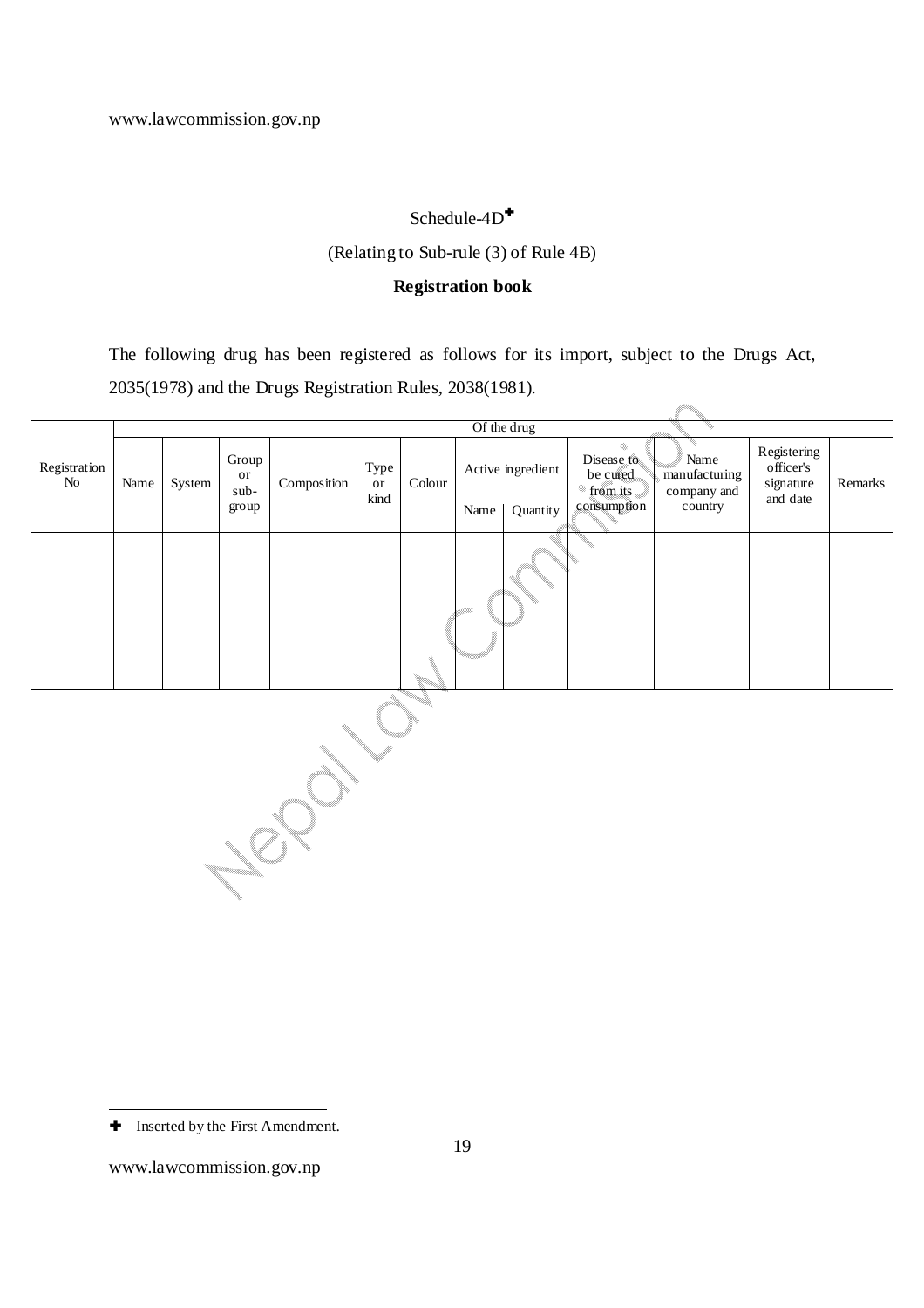# Schedule-4E<sup>+</sup> (Relating to Sub-rule (3) of Rule 4B) Government of Nepal Ministry of Health Department of Drugs Administration **Drug import registration certificate**

Import registration certificate number:

Sir,

The drug import registration certificate has bee issued, setting out the following details, pursuant to Sub-section (2) of Section 8A of the Drugs Act, 2035(1978) and Sub-rule (3) of Rule 4B. of the Drugs Registration Rules, 2038(1981).

- 1. Of the drug:
	- (a) Name:
	- (b) System:
	- (c) Group and sub-group:
	- (d) Composition:
	- (e) Active ingredient and quantity (per unit):
	- (f) Expiry date:
- 2. Manufacturer's:
	- (a) Name:
	- (b) Address and country:
- 3. Fees received for the import registration certificate: Rs.---
- 4. Validity period of certificate:

Import registration certificate obtainer's:

Name and surname: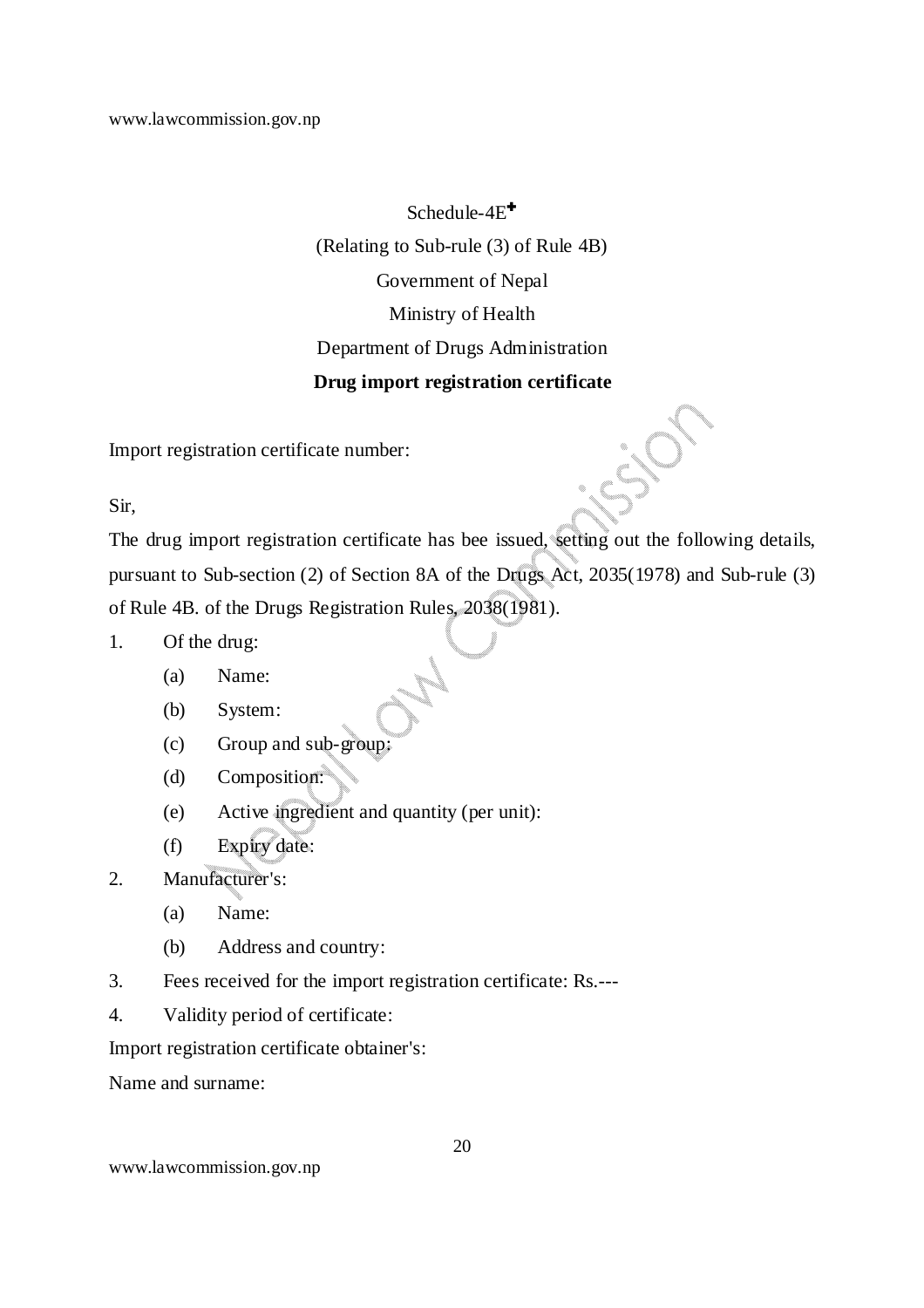Address:

Import registration certificate receiver's:

Signature:

Name and surname:

Address:

Date:

 Certificate issuing officer's: Signature: Name and surname: Designation: Date:

**Note bene**: Prior approval has to be obtained from the Department if any alteration is to be made in the product specification and label submitted to the department and in the abovementioned details:

# **Amendment to the certificate**

| <b>Date</b> | <b>Details of Amendment</b> |
|-------------|-----------------------------|
|             |                             |
|             |                             |

#### **Renewal**

| Period of extension of |    |      |                     |         |  |
|------------------------|----|------|---------------------|---------|--|
| validity               |    | Fees | Officer's signature | Remarks |  |
| From                   | To |      |                     |         |  |
|                        |    |      |                     |         |  |
|                        |    |      |                     |         |  |
|                        |    |      |                     |         |  |
|                        |    |      |                     |         |  |
|                        |    |      |                     |         |  |
|                        |    |      |                     |         |  |

- $\blacklozenge$  Inserted by the First Amendment.

www.lawcommission.gov.np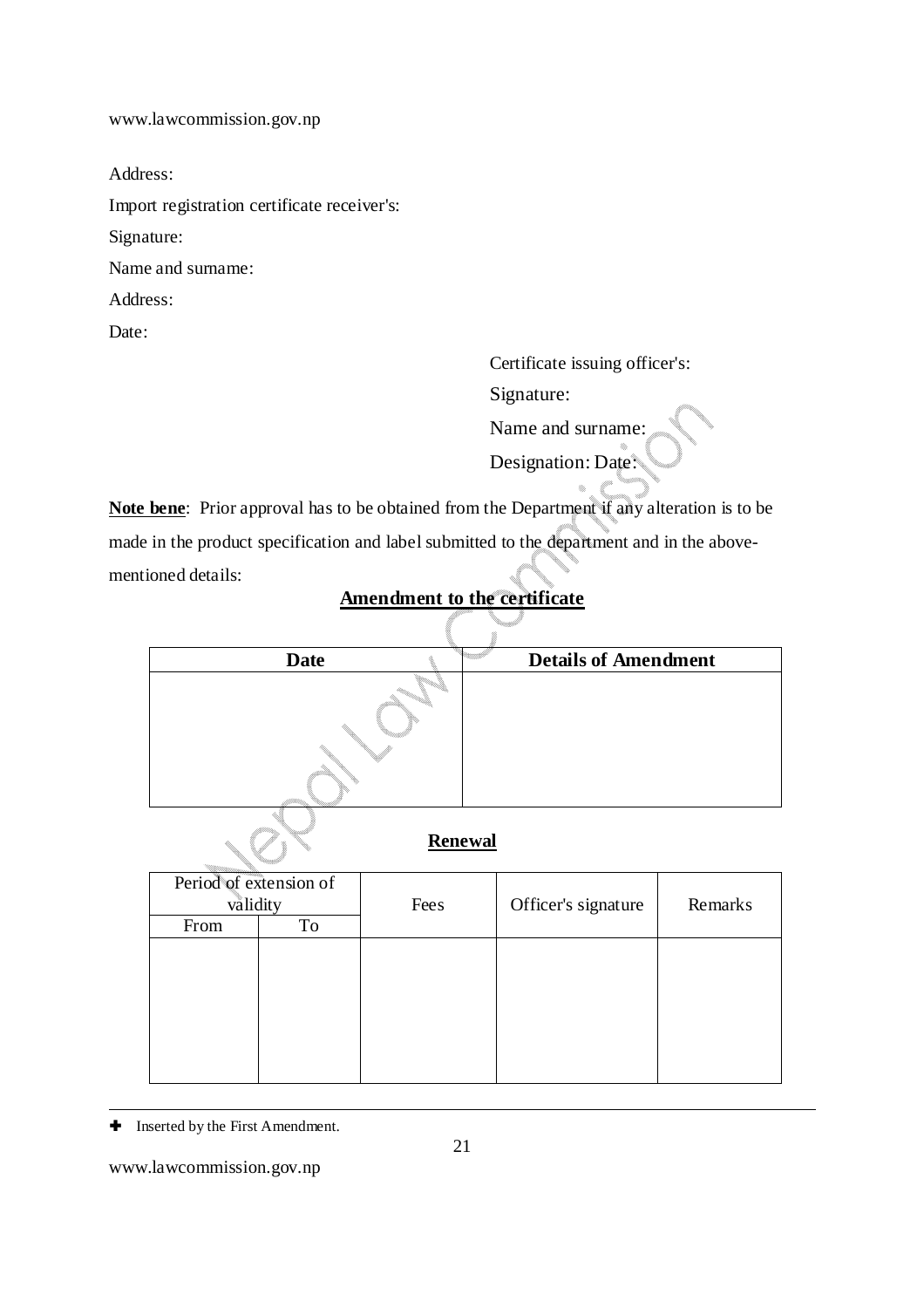#### Schedule-5

(Relating to Sub-rules (2) and (3) of Rule 4)

#### Government of Nepal

#### Ministry of Health

#### Department of Drugs Administration

Serial number:

#### **Product license**

This product license is hereby issued setting out the following matters, allowing the------- -industry already established in -------, based on the following recommendation letter and the license, subject to the Drugs Act, 2035(1978) and the Drugs Registration Rules, 2038(1981).

- 1. Serial number of the recommendation letter of this Department and date thereof:
- 2. Date of license obtained from-----Department:
- 3. Drug industry:
	- (a) Name:
	- (b) Place of establishment: (Also mention the name and ward number of the district, Municipality and Village Development Committee.)

|      |                    |        |                       | Drug licensed for Manufacture |      |        |             |                   |          |         |
|------|--------------------|--------|-----------------------|-------------------------------|------|--------|-------------|-------------------|----------|---------|
|      | Registration<br>No |        | Group                 |                               | Type |        | Weight and  | Active ingredient |          |         |
| S.N. |                    | System | <sub>or</sub><br>sub- | Composition                   |      | Colour | measurement | Name              | Quantity | Remarks |
|      |                    |        | group                 |                               | kind |        | per unit    |                   |          |         |
|      |                    |        |                       |                               |      |        |             |                   |          |         |
|      |                    |        |                       |                               |      |        |             |                   |          |         |
|      |                    |        |                       |                               |      |        |             |                   |          |         |
|      |                    |        |                       |                               |      |        |             |                   |          |         |
|      |                    |        |                       |                               |      |        |             |                   |          |         |
|      |                    |        |                       |                               |      |        |             |                   |          |         |
|      |                    |        |                       |                               |      |        |             |                   |          |         |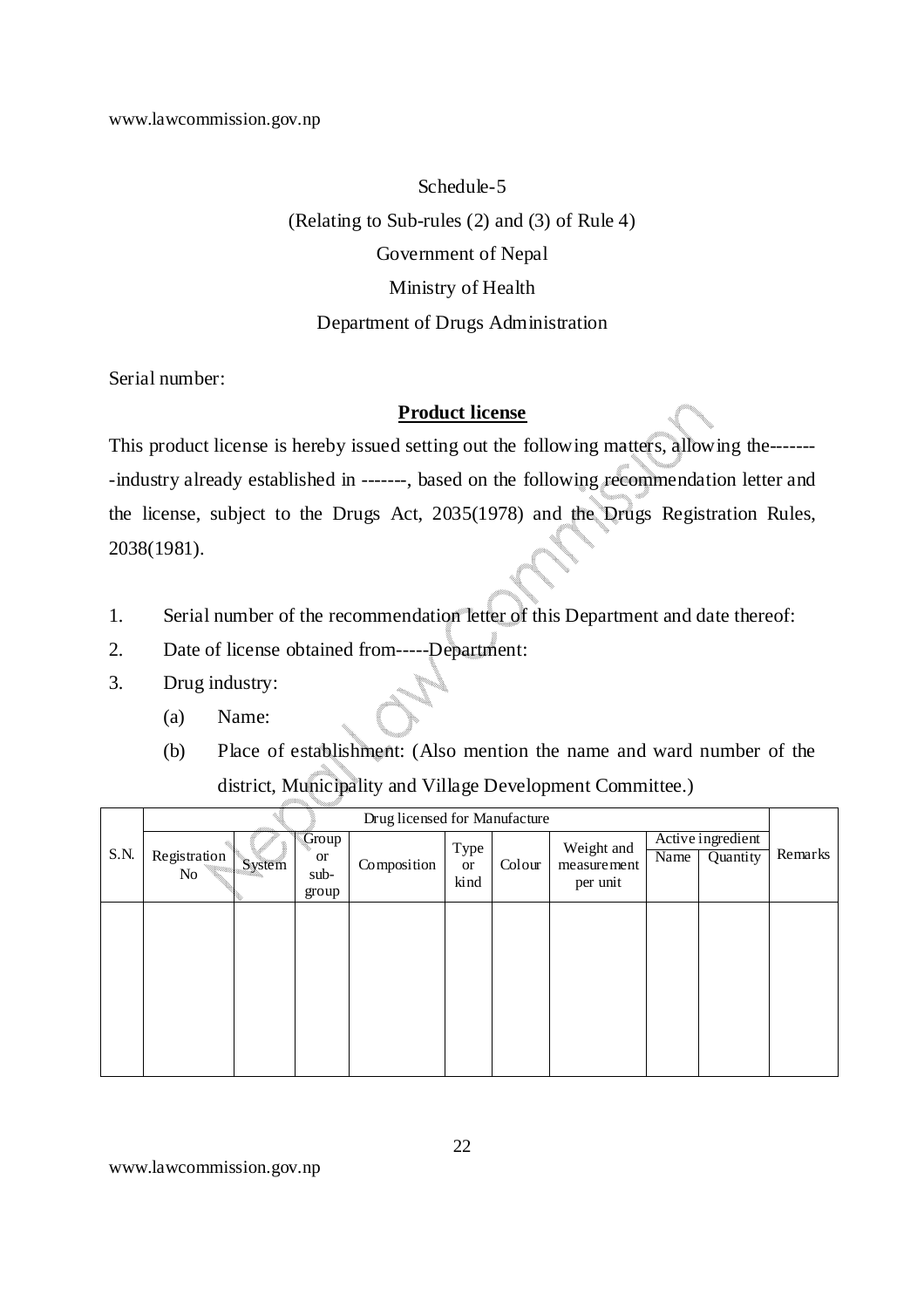- 4. Product license obtainer's:
	- (a) Name and surname:
	- (b) Address:
- 5. Fees received for the issuance of product license: Rs.---
- 6. Validity period of product license:

Product license receiver's:

Signature:

Date:

Product license issuing officer's:

Signature:

Name and surname:

Designation:

Date:

(The matters to be written on the reverse side of this product license)

# **Renewal of the product license**

|                              |    | Products license®                        |                 |                      |         |
|------------------------------|----|------------------------------------------|-----------------|----------------------|---------|
| Validity extension<br>period |    | Renewing officer's<br>signature and date | Renewal<br>fees | Department's<br>Seal | Remarks |
| From                         | To |                                          |                 |                      |         |
|                              |    |                                          |                 |                      |         |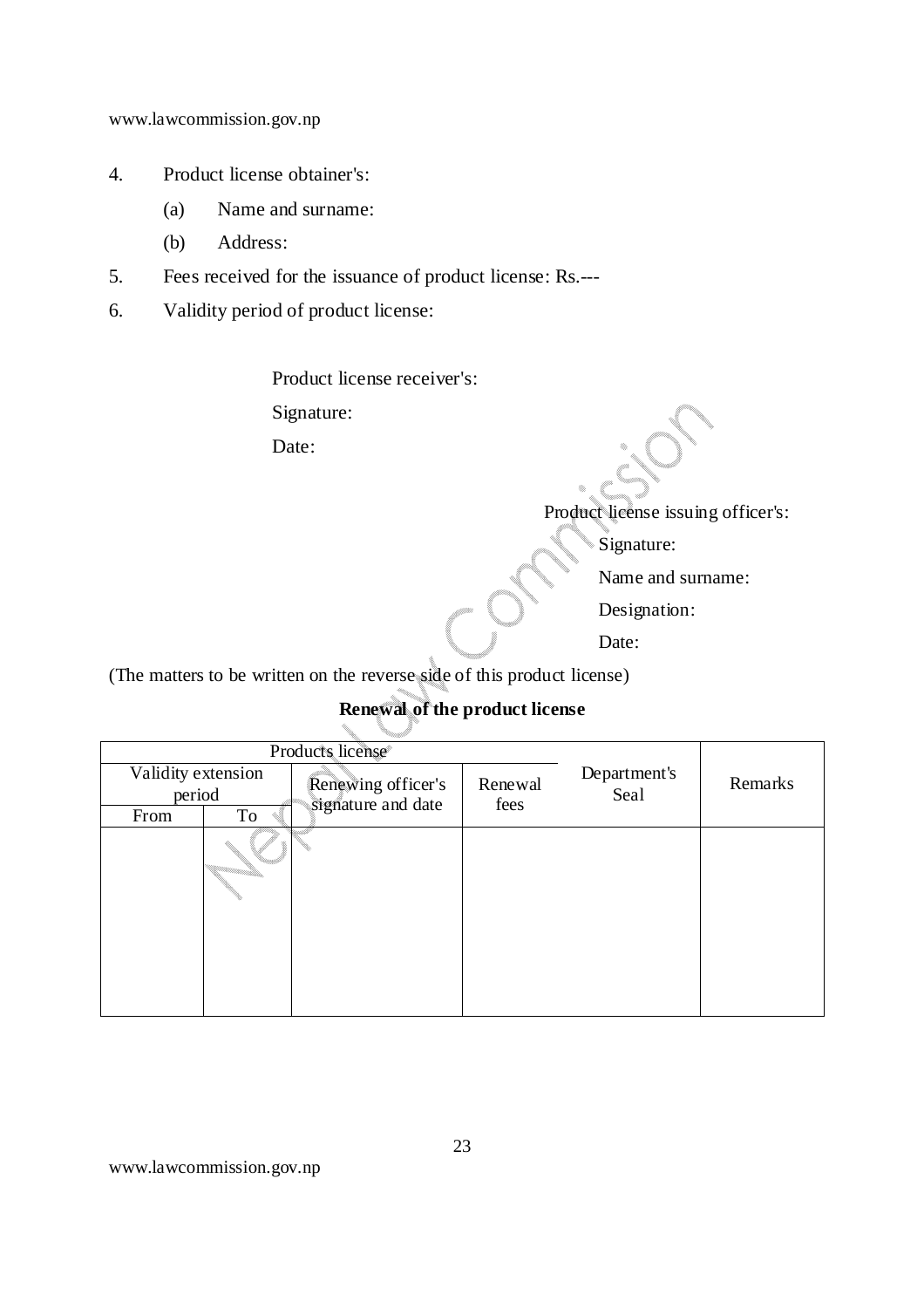#### Schedule-6

(Relating to Sub-rule (1) of Rule 5)

#### **Application for drug export/import recommendation letter**

The Administrator,

Department of Drugs Administration.

Sir,

Whereas, I/we intend to obtain a recommendation letter to export/import the following drug;

Now, therefore, I/we have made this application, setting out the following matters and affixing a stamp of one rupee hereto, to obtain the recommendation letter.

|      |      |        |                            | Drug to be exported/imported |                     |          |                                         |
|------|------|--------|----------------------------|------------------------------|---------------------|----------|-----------------------------------------|
|      |      |        | Group                      |                              | Active ingredient's |          | Name of                                 |
| S.N. | Name | System | <b>or</b><br>sub-<br>group | Composition<br>Standard      | Name                | Quantity | manufacturing<br>company and<br>country |
|      |      |        |                            |                              |                     |          |                                         |

Applicant's:

Signature:

Name and surname:

Address:

Date:

www.lawcommission.gov.np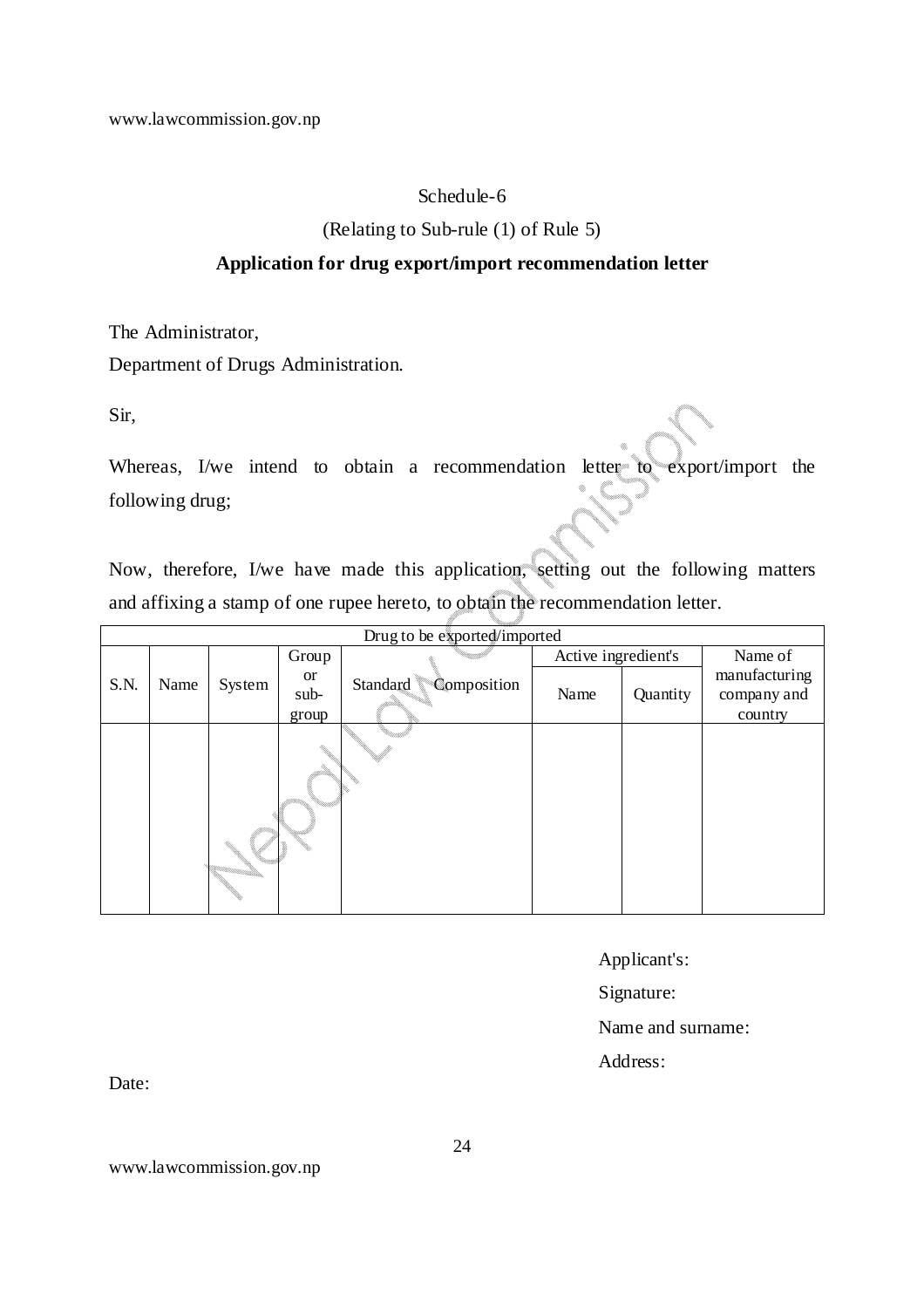Schedule-7 (Relating to Sub-rule (2) of rule 5) Government of Nepal Ministry of Health Department of Drugs Administration **Drug export/import recommendation letter** 

This recommendation letter is hereby issued, setting out the following matters, to export/import the following drug, subject to the Drugs Act, 2035(1978) and the Drugs Registration Rules, 2038 (1981).

1.

|      |      |        |                            |          | Drug recommended to be exported/imported |                     |          |                                         |
|------|------|--------|----------------------------|----------|------------------------------------------|---------------------|----------|-----------------------------------------|
|      |      |        | Group                      |          |                                          | Active ingredient's |          | Name of                                 |
| S.N. | Name | System | <b>or</b><br>sub-<br>group | Standard | Composition                              | Name                | Quantity | manufacturing<br>company and<br>country |
|      |      |        |                            |          |                                          |                     |          |                                         |

- 2. Recommendation letter obtainer's:
	- (a) Name and surname:
	- (b) Address:
- 3. Validity period of recommendation letter:
- 4. Recommendation letter receiver's:

Signature:

Date: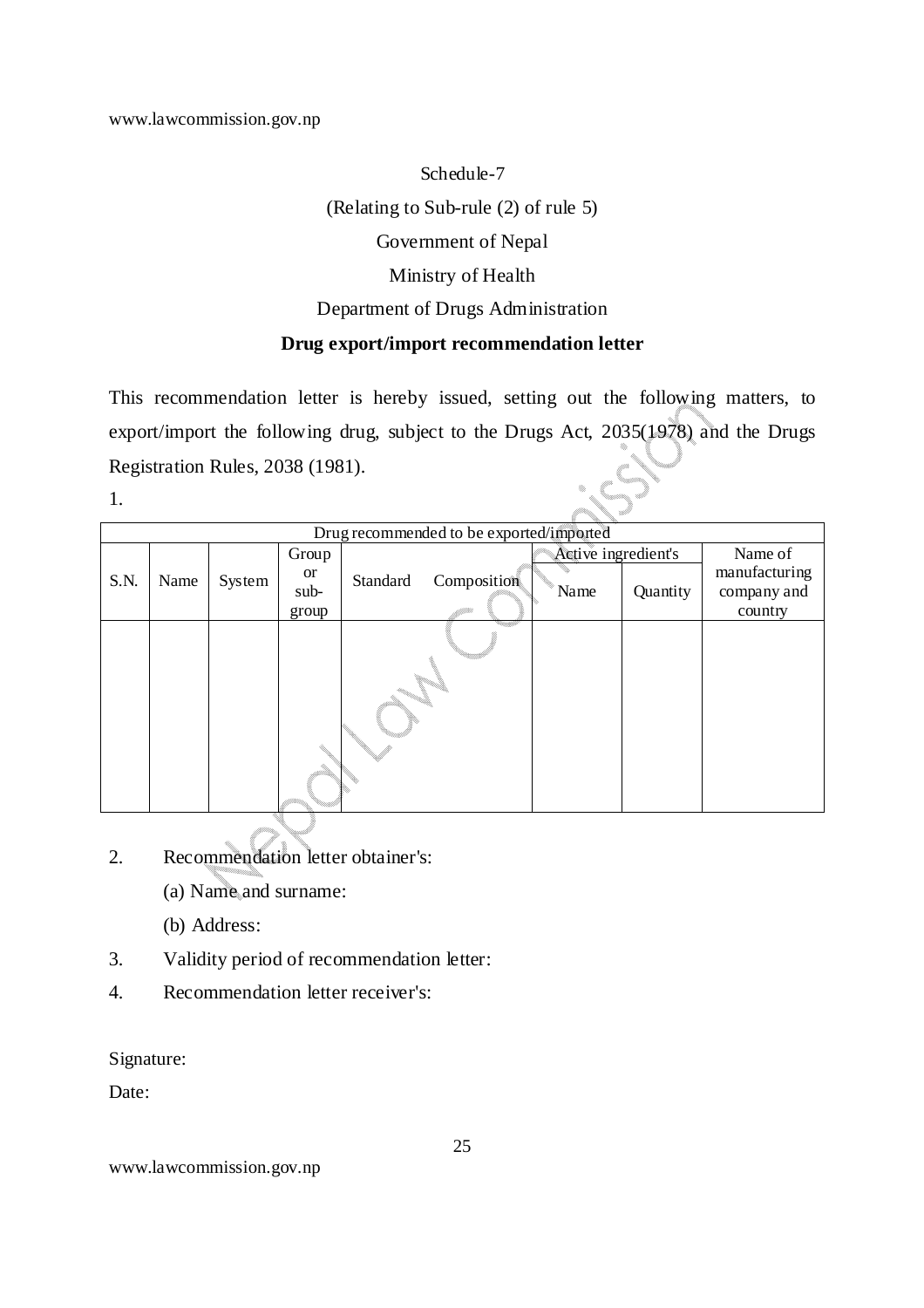Recommendation letter issuing officer's: Signature: Name and surname: Designation: Date:

(The matters to be written on the reverse side of this recommendation letter.)

## **Renewal of the recommendation letter**

|                              | Recommendation letter |                                          |                 |                      |         |  |  |  |  |  |  |  |
|------------------------------|-----------------------|------------------------------------------|-----------------|----------------------|---------|--|--|--|--|--|--|--|
| Validity extension<br>period |                       | Renewing officer's<br>signature and date | Renewal<br>fees | Department's<br>Seal | Remarks |  |  |  |  |  |  |  |
| From                         | To                    |                                          |                 |                      |         |  |  |  |  |  |  |  |
|                              |                       |                                          |                 |                      |         |  |  |  |  |  |  |  |
|                              |                       |                                          |                 |                      |         |  |  |  |  |  |  |  |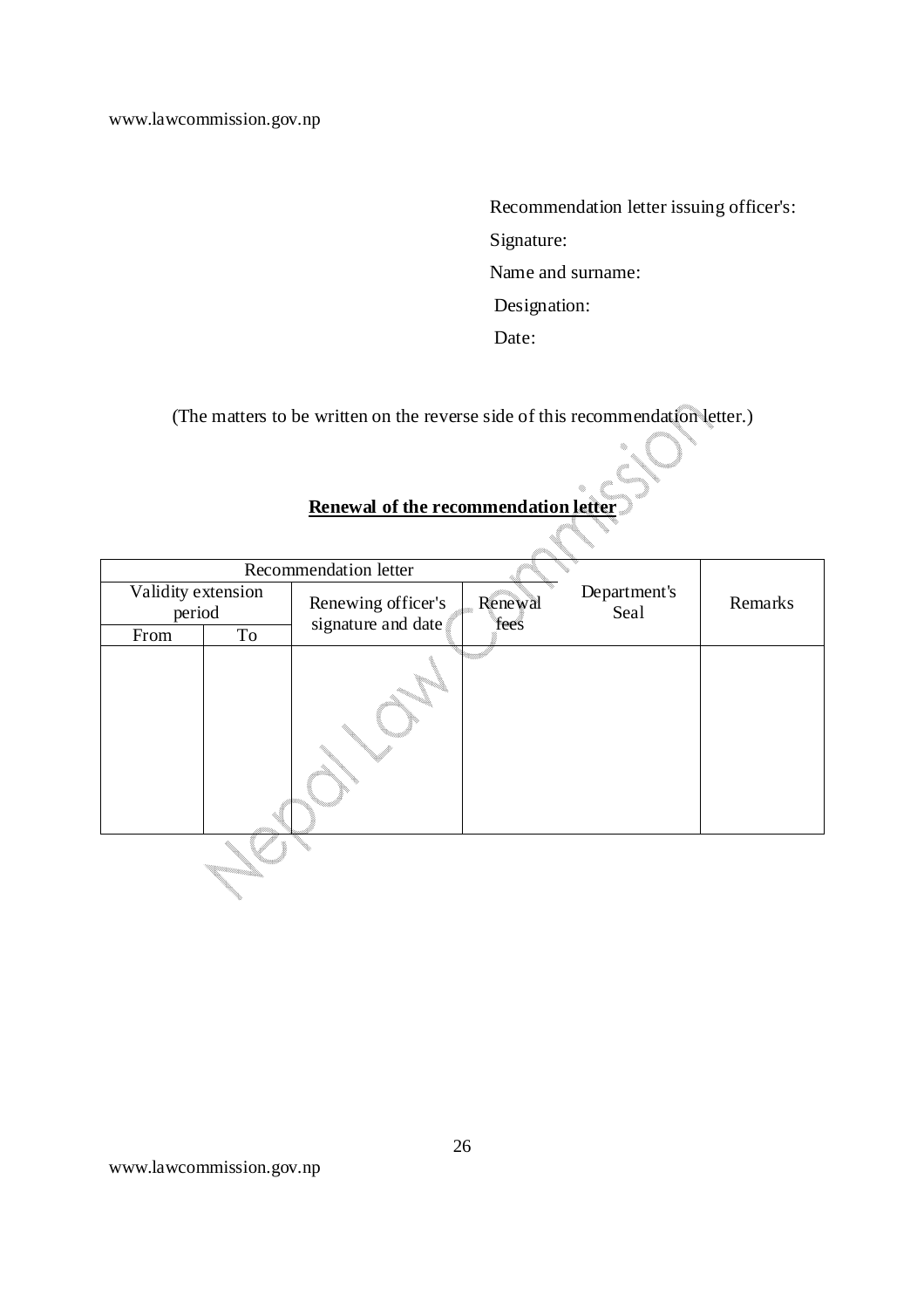#### Schedule-8

(Relating to Sub-rule (1) of Rule 6)

#### **Application for certificate**

The Administrator,

Department of Drugs Administration.

Sir,

Whereas, I/we intend to have registered my/our name and the name of the following shop or firm and obtain a certificate for the sale and distribution of the following drug;

Now, therefore, I/we have made this application, setting out the following matters and affixing a stamp of one rupee hereto, to obtain the certificate.

1. The drug selling and distributing pharmacist or entrepreneur and other person's:

| Name and | Address |               | Qualifications | Whether certified copy | Remarks |
|----------|---------|---------------|----------------|------------------------|---------|
| Surname  |         | Qualification | Experiences    | of qualification is    |         |
|          |         |               |                | attached or not        |         |
|          |         |               |                |                        |         |

2. Of the shop or firm selling and distributing the drug:

- (a) Name and address:
- (b) Estimated capital:
- (c) Name, surname and address of the owner: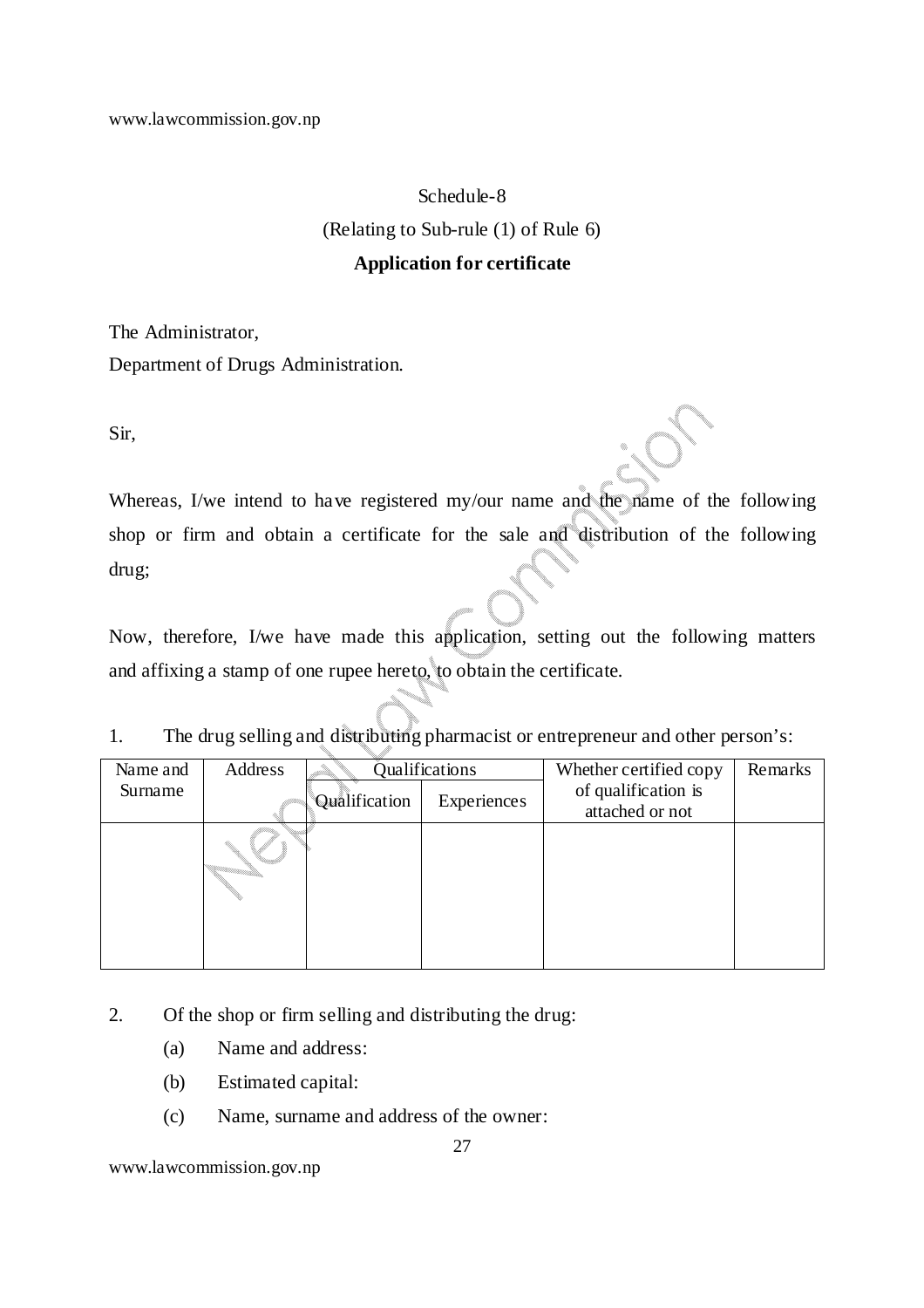3.

|    |        |         |             | Of the drug to be sold and distributed |  |         |         |  |  |  |  |  |  |  |             |        |       |  |
|----|--------|---------|-------------|----------------------------------------|--|---------|---------|--|--|--|--|--|--|--|-------------|--------|-------|--|
| SN |        | Group   |             | Manufacturing                          |  | Storage | Remarks |  |  |  |  |  |  |  |             |        |       |  |
|    | System | or sub- | Composition |                                        |  |         |         |  |  |  |  |  |  |  | company and | Method | Means |  |
|    |        | group   |             | country                                |  |         |         |  |  |  |  |  |  |  |             |        |       |  |
|    |        |         |             |                                        |  |         |         |  |  |  |  |  |  |  |             |        |       |  |

- 4. Mode of sale and distribution of the drug: retail/wholesale
- 5. Whether a certified copy of the document issued by the manufacturer of the drug to be sold and distributed, guaranteeing that such drug is safe for the people, efficacious and of quality standard, is attached or not. If it is not attached, mention that by when it can be submitted.

187

Applicant's: Signature: Name and surname: Address:

Date: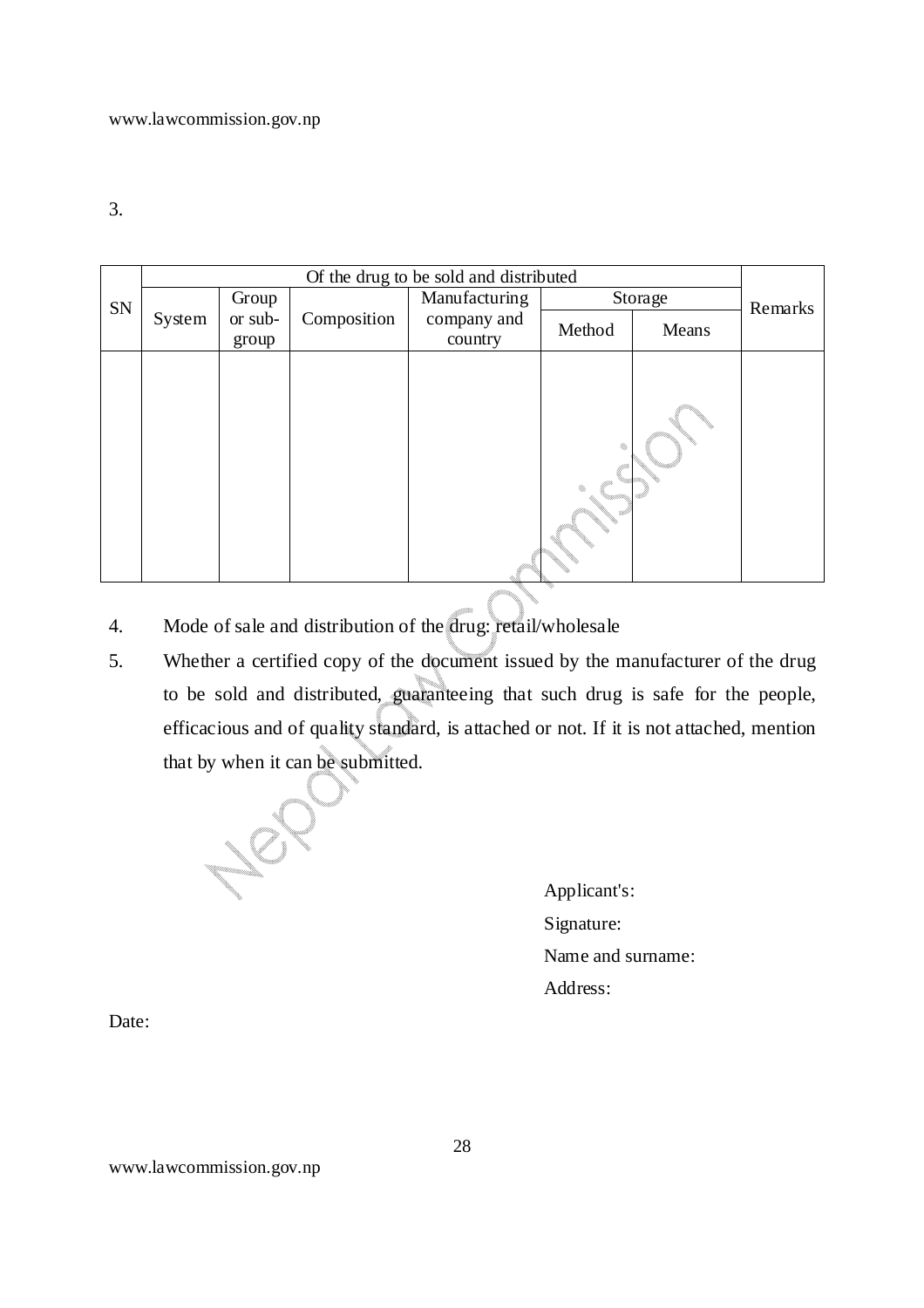Schedule-9 (Relating to Sub-Rule (2) of Rule 6) Government of Nepal Ministry of Health Department of Drugs Administration

Serial number:

#### **Certificate**

1. This certificate is hereby issued, setting out the following matters, allowing the following person, shop or firm to sell and distribute the following drug, subject to the Drugs Act, 2035 (1978) and the Drugs Registration Rules, 2038 (1981). Of the pharmacist or entrepreneur and other person allowed to sell and distribute the drug:

|          | Address | Qualification  |             | Whether certified |         |
|----------|---------|----------------|-------------|-------------------|---------|
| Name and |         |                |             | copy of           | Remarks |
| Surname  |         | Qualifications | Experiences | qualification is  |         |
|          |         |                |             | attached or not   |         |
|          |         |                |             |                   |         |
|          |         |                |             |                   |         |

- 2. Of the shop or firm allowed to sell and distribute the drug:
	- (a) Name and address:
	- (b) Estimated capital:
	- (c) Name, surname and address of the owner: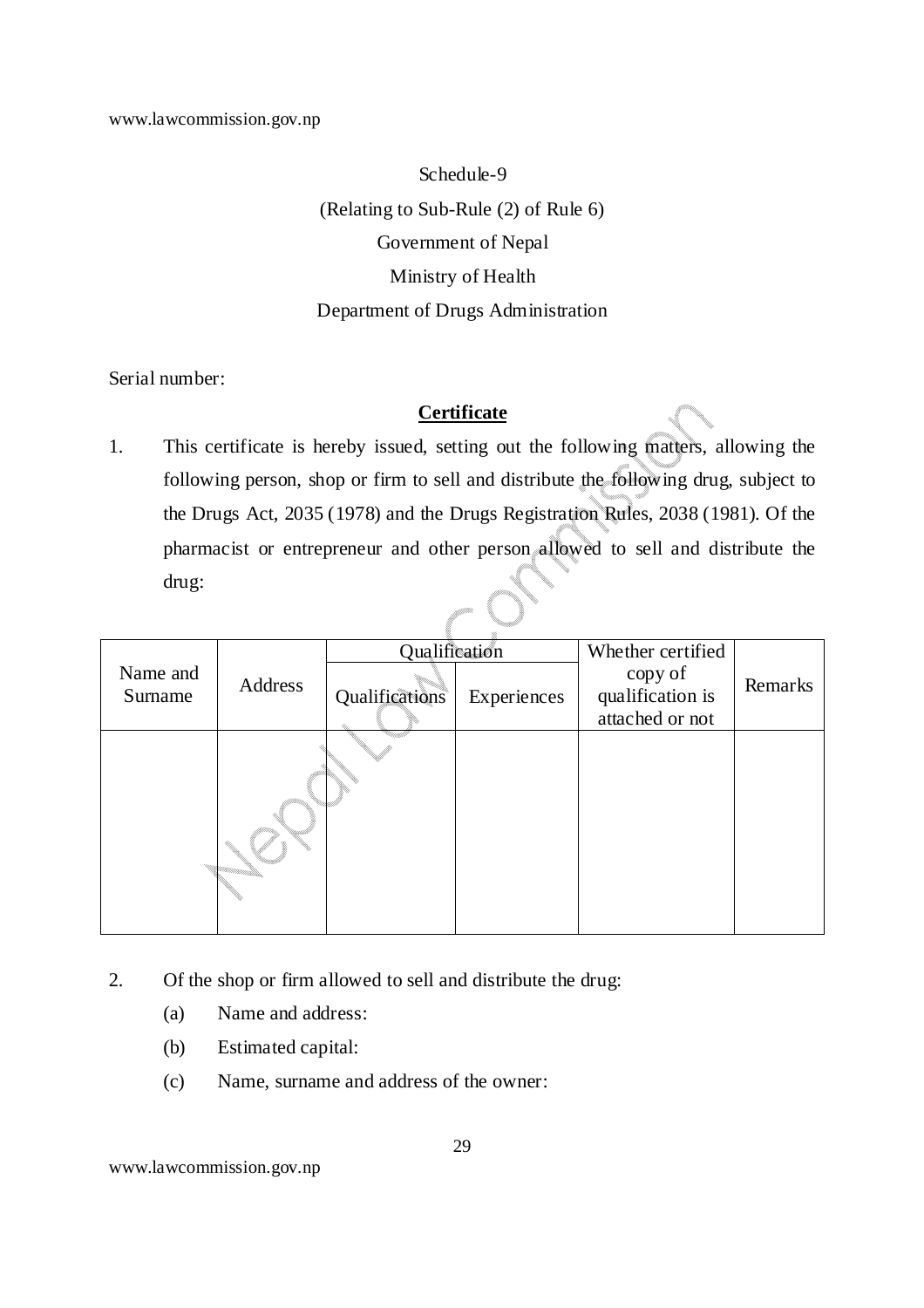3.

|    |        | Of the drug allowed to be sold and distributed |             |               |        |         |         |  |  |  |  |  |
|----|--------|------------------------------------------------|-------------|---------------|--------|---------|---------|--|--|--|--|--|
| SN |        | Group                                          |             | Manufacturing |        | Storage | Remarks |  |  |  |  |  |
|    | System | or sub-                                        | Composition | company and   | Method | Means   |         |  |  |  |  |  |
|    |        | group                                          |             | country       |        |         |         |  |  |  |  |  |
|    |        |                                                |             |               |        |         |         |  |  |  |  |  |
|    |        |                                                |             |               |        |         |         |  |  |  |  |  |
|    |        |                                                |             |               |        |         |         |  |  |  |  |  |
|    |        |                                                |             |               |        |         |         |  |  |  |  |  |
|    |        |                                                |             |               |        |         |         |  |  |  |  |  |

- 4. Mode of allowed sale and distribution of the drug: retail/wholesale
- 5. Whether, prior to the sale and distribution of any drug as referred to in number 3, a certified copy of the document issued by the manufacturer of that drug, guaranteeing that such drug is safe for the people, efficacious and of quality standard, has been submitted or not.

#### 6. Certificate obtainer's:

- (a) Name and surname:
- (b) Address:

Certificate receiver's:

Signature:

Date: Certificate issuing officer's:

Signature:

Name and surname:

Designation:

Date:

**Note bene**: Any person who sells and distributes the drug pursuant to this certificate shall not be entitled to sell and distribute such drug without submitting to the Department a certified copy of the document which that person has obtained from the manufacturer of the drug guaranteeing that such drug is safe for the people, efficacious and of quality standard.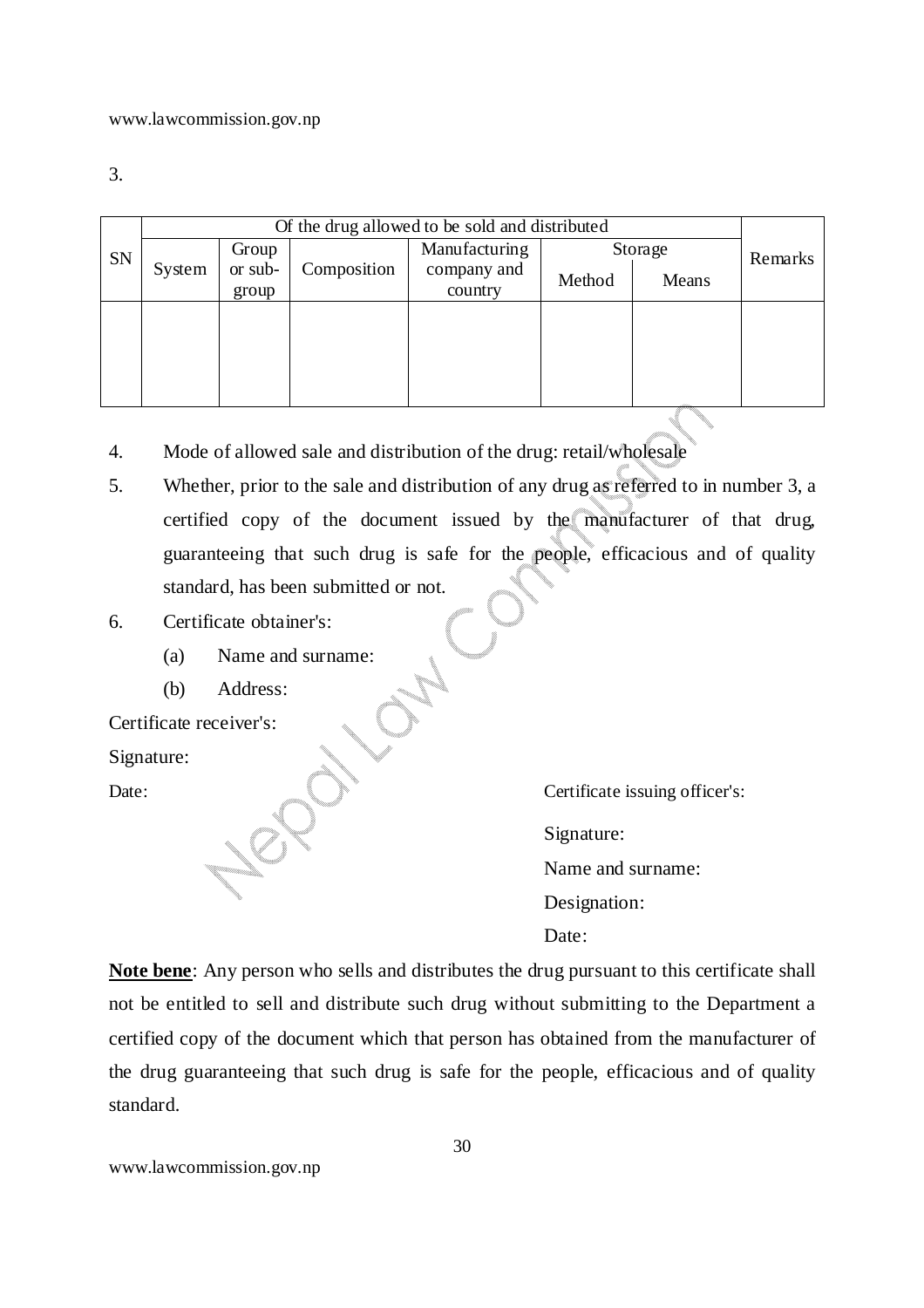(The matters to be written on the reverse side of this certificate.)

|                              |                | Certificate        |         |                      |         |  |
|------------------------------|----------------|--------------------|---------|----------------------|---------|--|
| Validity extension<br>period |                | Renewing officer's | Renewal | Department's<br>Seal | Remarks |  |
| From                         | T <sub>o</sub> | signature and date | fees    |                      |         |  |
|                              |                |                    |         |                      |         |  |
|                              |                |                    |         |                      |         |  |

## **Renewal of the certificate**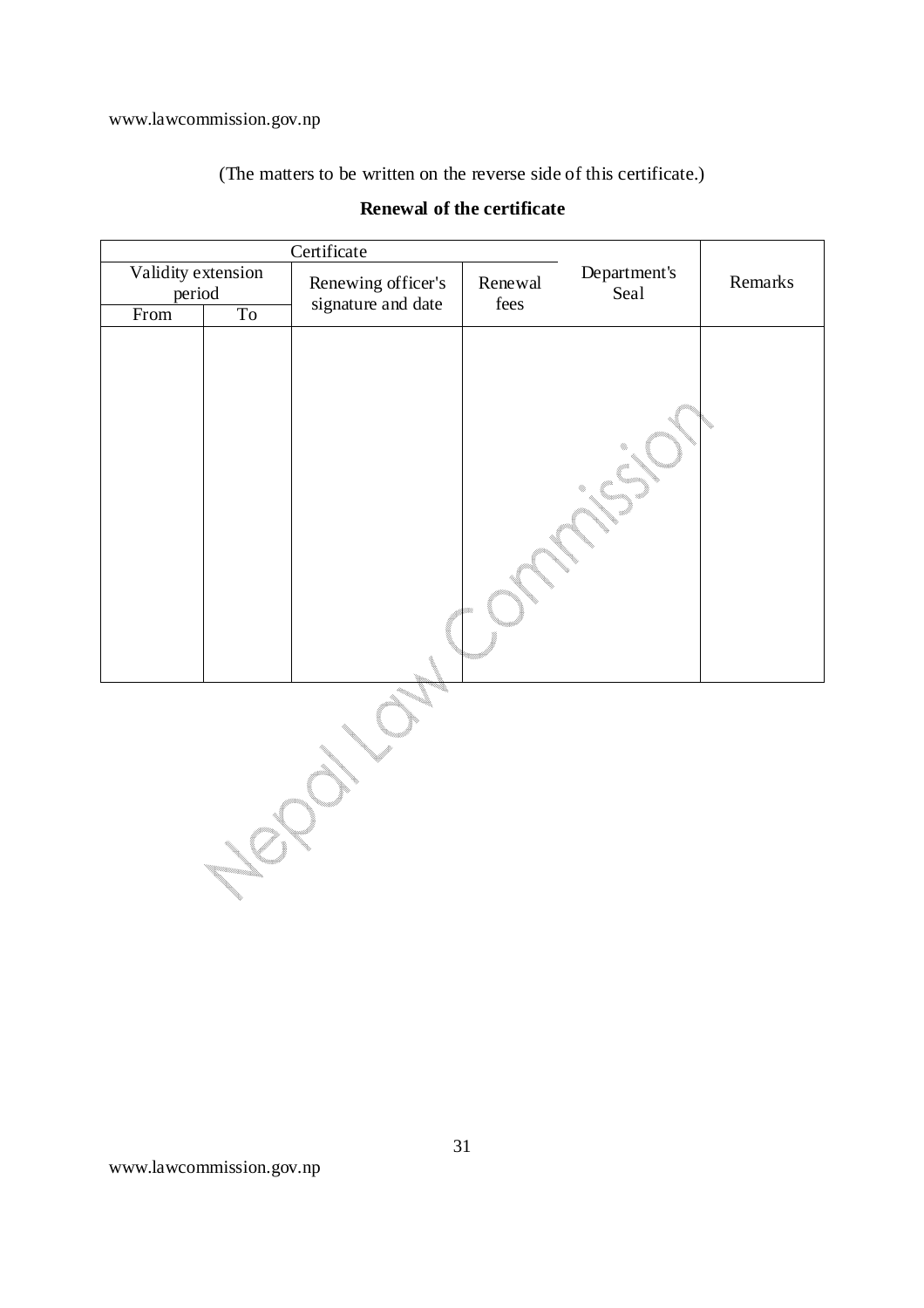#### **Schedule-10**

#### **(Relating to Sub-rule (1) of rule 7)**

#### **Application for license to have publicity and advertisement of drug**

The Administrator,

Department of Drugs Administration.

Sir,

Whereas, I/we intend to publicize or advertise the following drug; Now, therefore, I/we have made this application, setting out the following matters and affixing a stamp of one rupee hereto, to obtain the license for the same.

| S |      |        |         | Of the drug to be publicized or advertised |           |        |              |             |             | Remarks |
|---|------|--------|---------|--------------------------------------------|-----------|--------|--------------|-------------|-------------|---------|
| N | Name | System | Group   | Composition                                | Type      | Active |              | Name of     | Disease to  |         |
|   |      |        | or sub- |                                            | <b>Or</b> |        | ingredient's | manufactur  | be cured by |         |
|   |      |        | group   |                                            | kind      | Name   | Quantity     | ing         | consumption |         |
|   |      |        |         |                                            |           |        |              | company     |             |         |
|   |      |        |         |                                            |           |        |              | and country |             |         |
|   |      |        |         |                                            |           |        |              |             |             |         |

- 2. Means of publicity or advertisement of drug:
	- (a) In which language:
	- (b) By which means: (poster, motion picture, newspapers, mobile demonstration etc.)-----------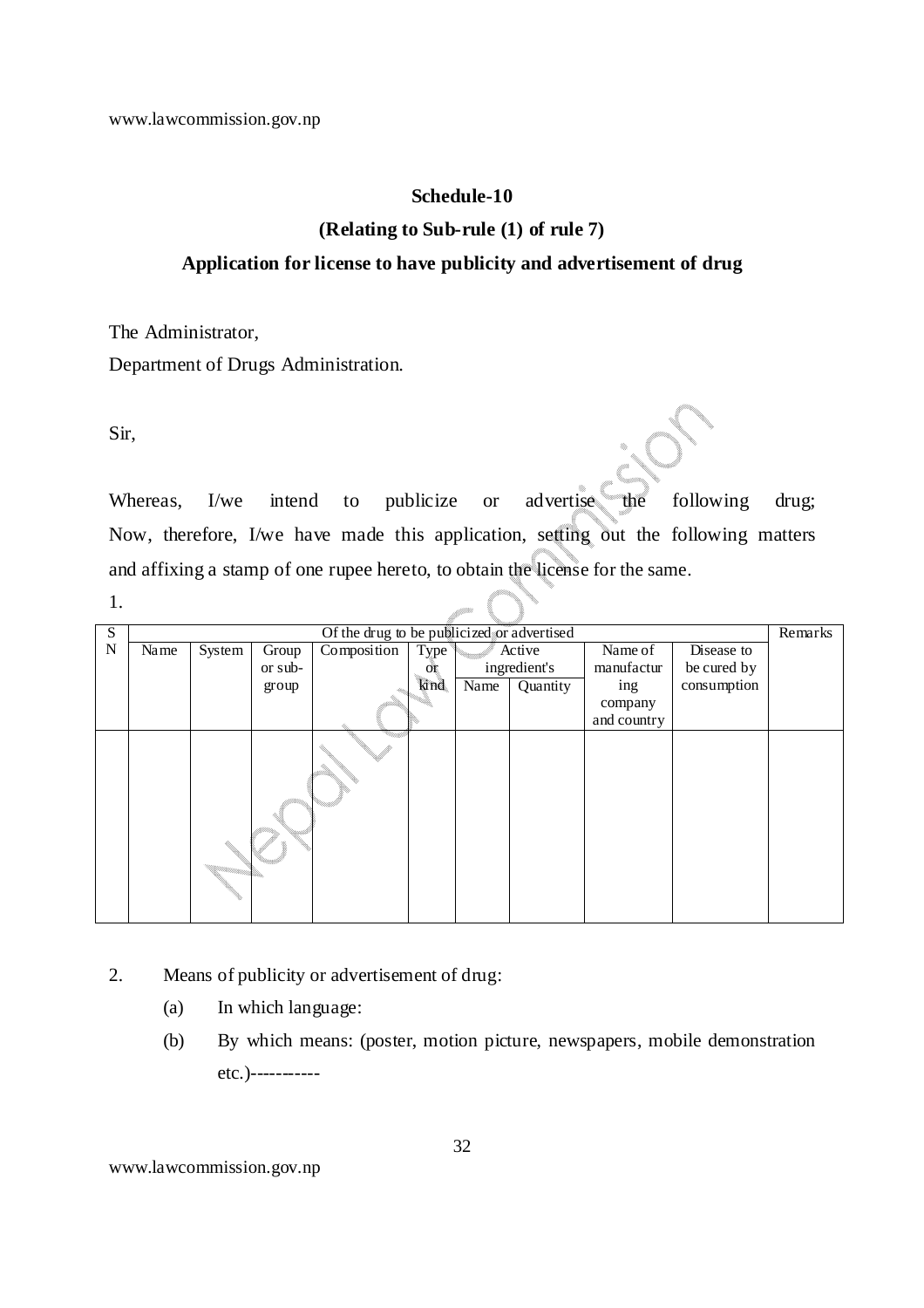- 3. Description relating to the words or symbols to be used for publicity and advertisement of drug:
- 4. Area where the drug is publicized or advertised:

Applicant's: Signature: Name and surname: Address:

Date: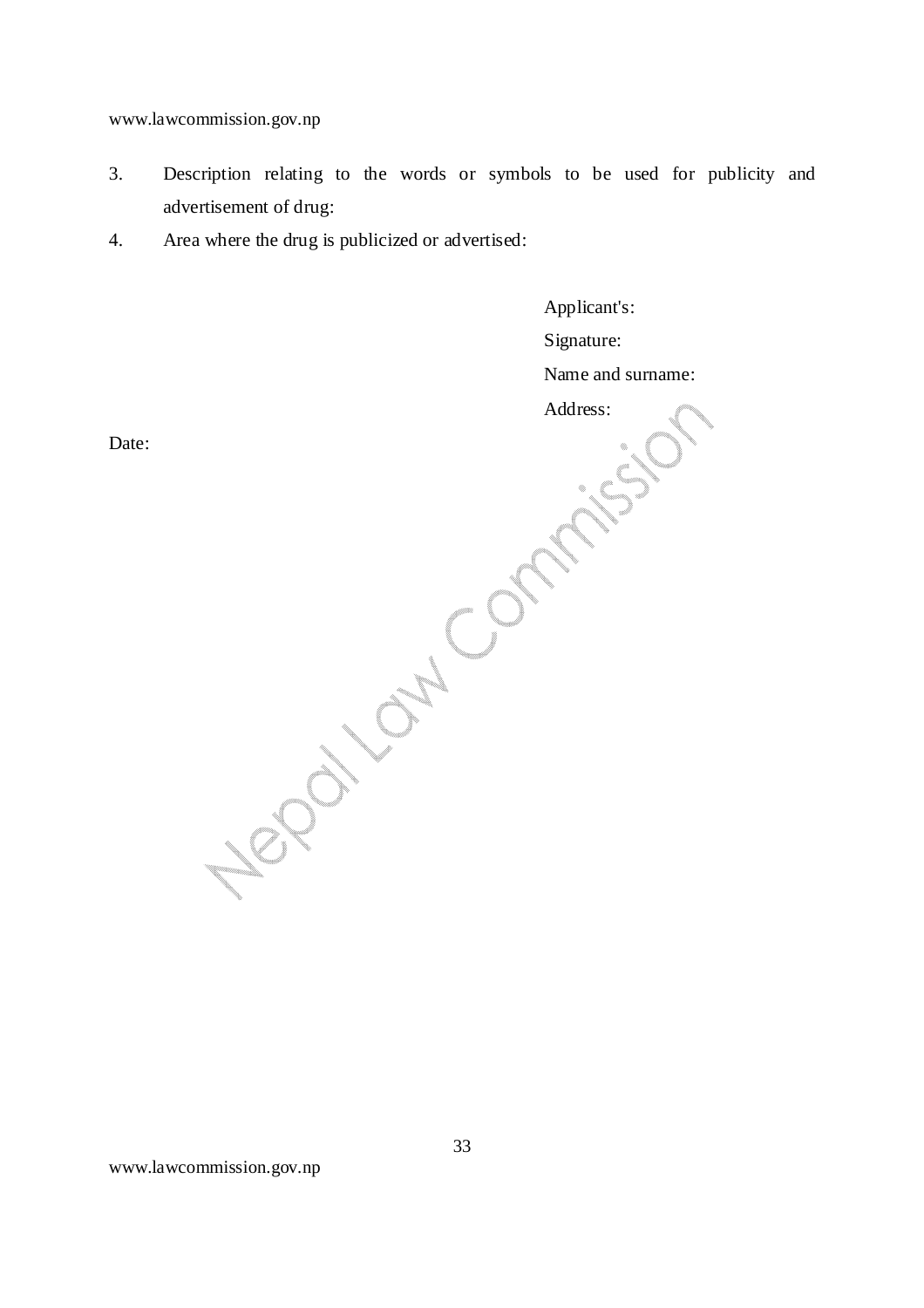# Schedule-11 (Relating to Sub-rules (2) and (3) of Rule 7) Government of Nepal Ministry of Health

#### Department of Drugs Administration

## **License for publicity and advertisement of drug**

This license is hereby issued, setting out the following matters, allowing the following person to publicize and advertise the following drug, subject to the Drugs Act, 2035(1978) and the Drugs Registration Rules, 2038(1981).

| S |      |                            |         | Of the drug licensed for publication or advertisement |           |      |              |             |             | Remarks |
|---|------|----------------------------|---------|-------------------------------------------------------|-----------|------|--------------|-------------|-------------|---------|
| N | Name | $\overline{\text{System}}$ | Group   | Composition                                           | Type      |      | Active       | Name of     | Disease to  |         |
|   |      |                            | or sub- |                                                       | <b>or</b> |      | ingredient's | manufactur  | be cured by |         |
|   |      |                            | group   |                                                       | kind      | Name | Quantity     | ing         | consumption |         |
|   |      |                            |         |                                                       |           |      |              | company     |             |         |
|   |      |                            |         |                                                       |           |      |              | and country |             |         |
|   |      |                            |         |                                                       |           |      |              |             |             |         |
|   |      |                            |         |                                                       |           |      |              |             |             |         |
|   |      |                            |         |                                                       |           |      |              |             |             |         |
|   |      |                            |         |                                                       |           |      |              |             |             |         |
|   |      |                            |         |                                                       |           |      |              |             |             |         |
|   |      |                            |         |                                                       |           |      |              |             |             |         |
|   |      |                            |         |                                                       |           |      |              |             |             |         |
|   |      |                            |         |                                                       |           |      |              |             |             |         |
|   |      |                            |         |                                                       |           |      |              |             |             |         |
|   |      |                            |         |                                                       |           |      |              |             |             |         |

- 2. Allowed for publicity and advertisement of drug:
	- (a) Means:
	- (b) Words or symbols:
	- (c) Area:
- 3. Licensee's:
	- (a) Name and surname:
	- (b) Address:
	- (c) Occupation:
- 4. Fees received for the issuance of license: Rs.

www.lawcommission.gov.np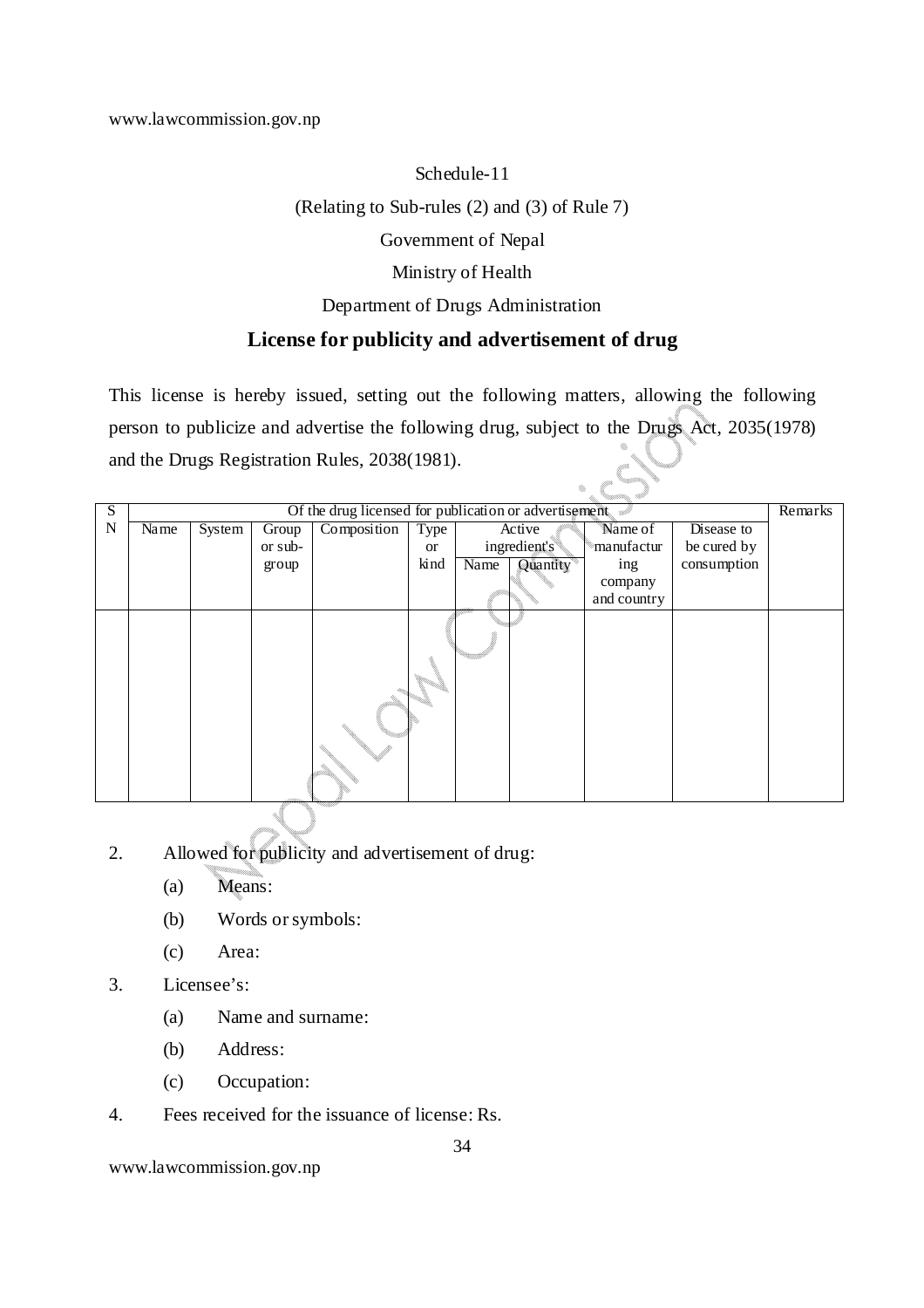5. Validity period of the license: License receiver's: Signature: Date:

License issuing officer's:

Signature:

Name and surname:

Designation:

Date:

(The matters to be written on the reverse side of this license.)

# **Renewal of the license**

|                              |    | Certificate                              |                 |                      |         |  |
|------------------------------|----|------------------------------------------|-----------------|----------------------|---------|--|
| Validity extension<br>period |    | Renewing officer's<br>signature and date | Renewal<br>fees | Department's<br>Seal | Remarks |  |
| From                         | To |                                          |                 |                      |         |  |
|                              |    |                                          |                 |                      |         |  |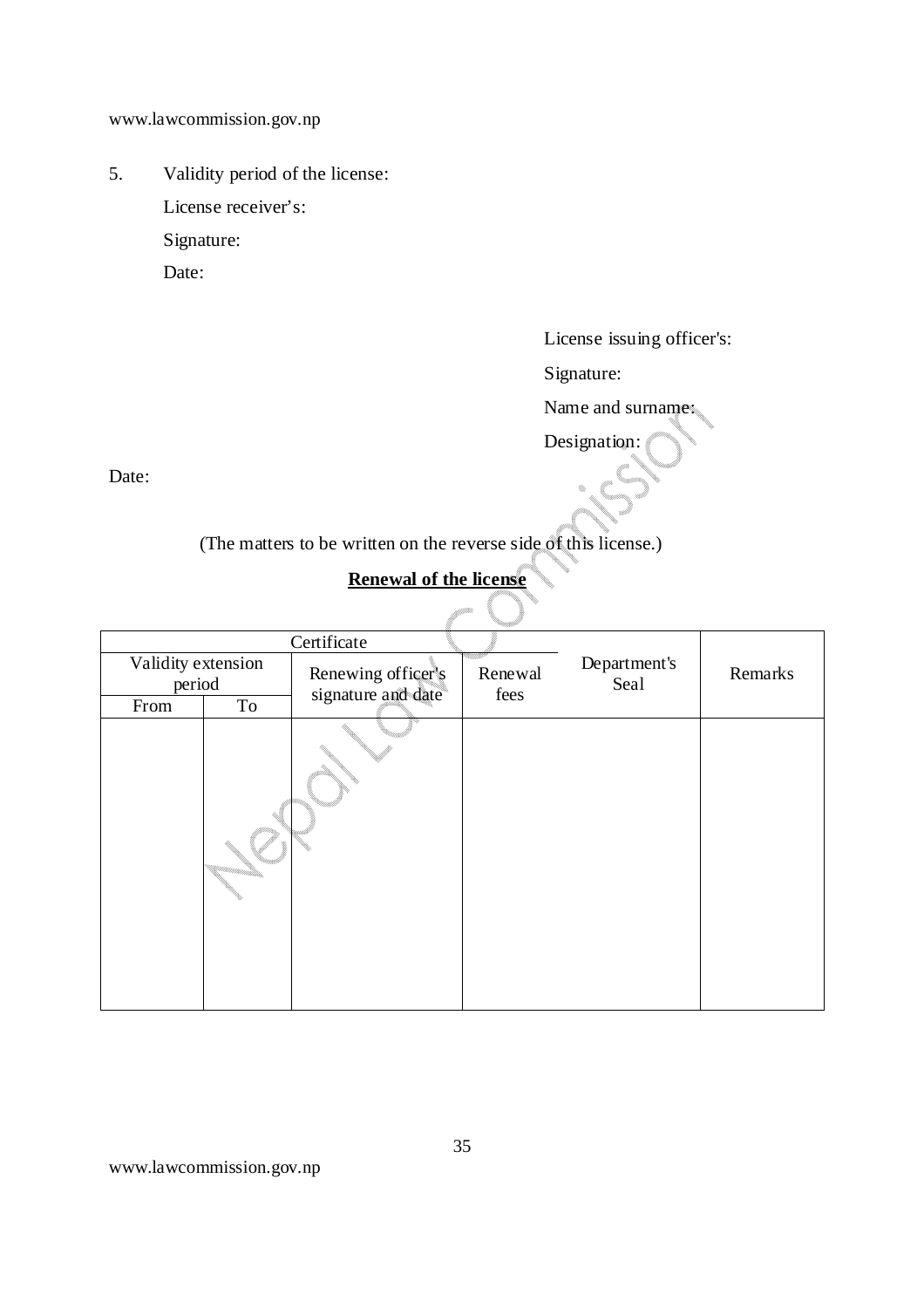#### **Schedule-12**

# **(Relating to Sub-rule (1) of Rule 8) Application for license to conduct clinical trial**

The Administrator,

Department of Drugs Administration.

Sir,

Whereas, I/we intend to conduct the clinical trial of the following drug; Now, therefore, I/we have made this application, setting out the following matters and affixing a stamp of one rupee hereto, to obtain the license for the same.

1. Of the new drug of which clinical trial is to be conducted:

|      |        | Group   |             |                 | Active ingredient's |          |         |
|------|--------|---------|-------------|-----------------|---------------------|----------|---------|
| Name | System | or sub- | Composition | Type or<br>kind | Name                | Quantity | Remarks |
|      |        | group   |             |                 |                     |          |         |
|      |        |         |             |                 |                     |          |         |

- 2. Of the disease to be suffered by a patient or person on whom clinical trial is conducted:
	- (a) Name:
	- (b) Method of diagnosis: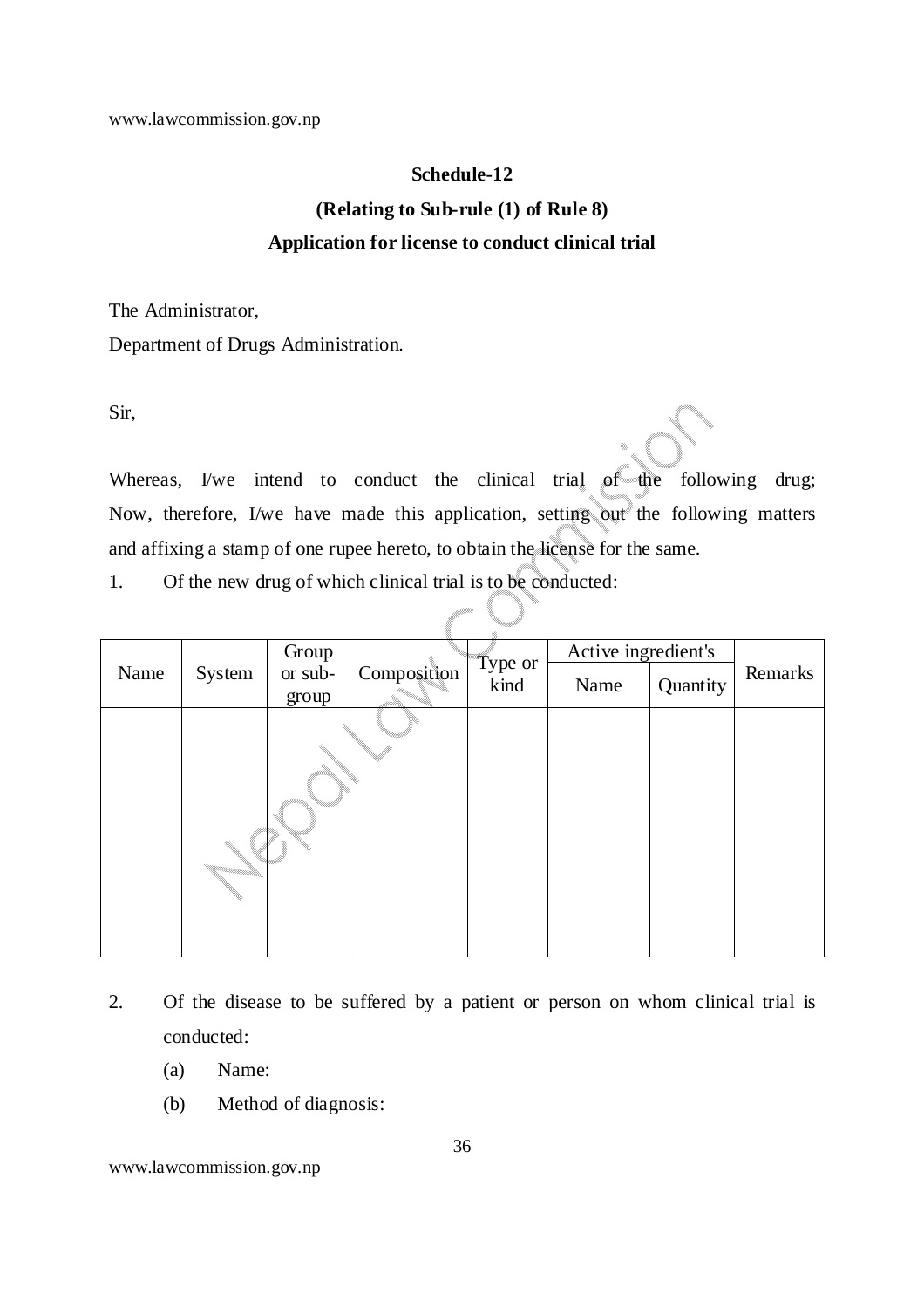- 3. Of the consumption of the new drug to be administered in the course of clinical trial:
	- (a) Method:
	- (b) Mode:
	- (c) Dosage (daily):
	- (d) Period:
- 4. Mode of clinical trial:--
- 5. Place where clinical trial is or intended to be conducted:
	- (a) Name and address of hospital:
	- (b) Name and address of other doctor:
- 6. Of the person on whom clinical trial is intended to be conducted:
	- (a) Name and surname:
	- (b) Address:
	- (c) Occupation:
	- (d) Qualifications:
- 7. Mention whether the following details of the new drug are attached or not:
	- (a) Toxicological report:
	- (b) Quality control method:
	- (c) Other necessary matters:

Applicant's: Signature:

Name and surname:

Address:

Date: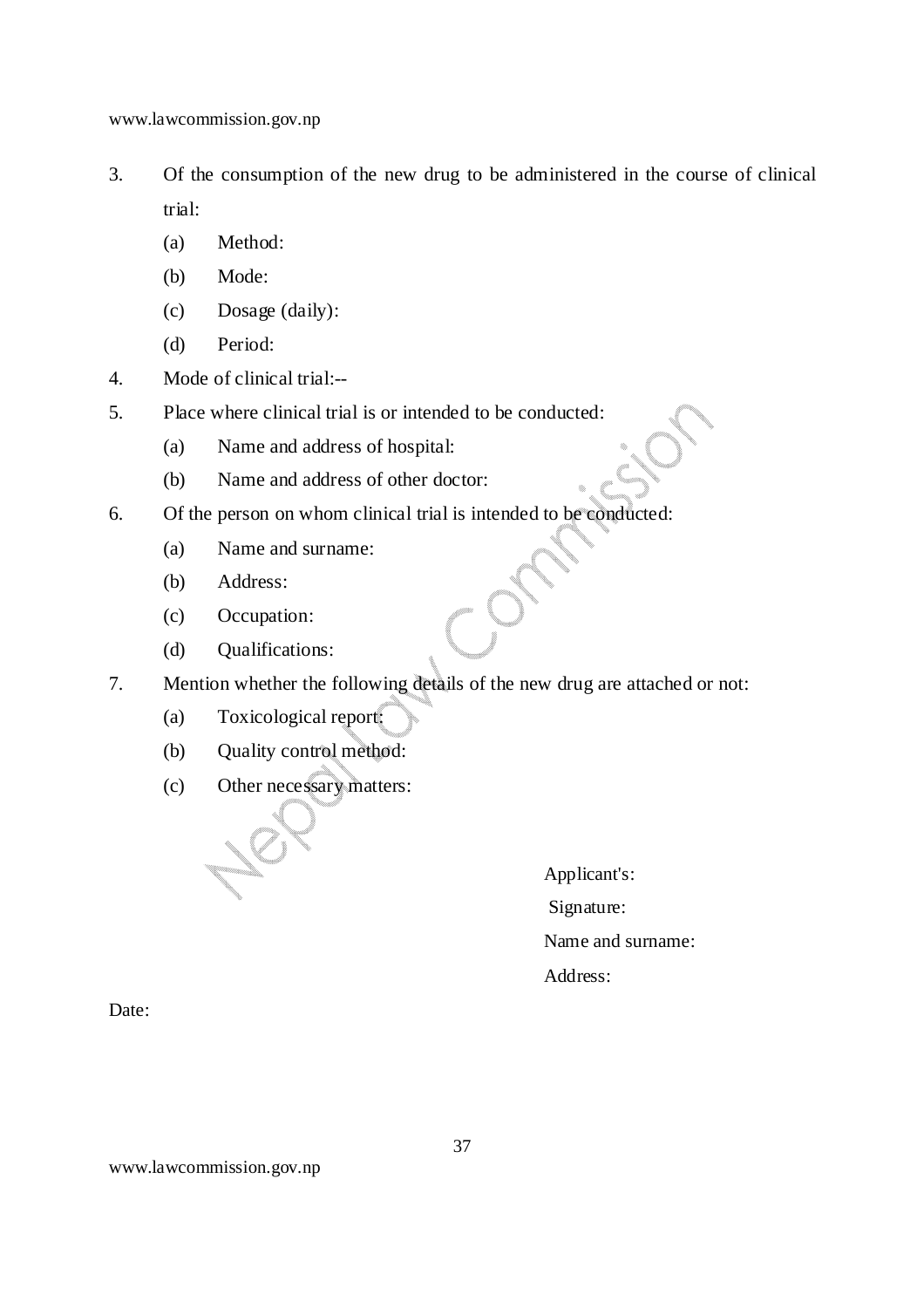# Schedule-13 (Relating to Sub-rule (2) of Rule 8) Government of Nepal Ministry of Health Department of Drugs Administration **License for clinical trial**

This license is hereby issued, setting out the following matters, allowing the following person to conduct clinical trial of the following new drug, subject to the Drugs Act, 2035(1978) and the Drugs Registration Rules, 2038(1981).

1. Of the new drug licensed for clinical trial:

|      | Active ingredient's<br>Group |                  |             |                 |      |          |         |
|------|------------------------------|------------------|-------------|-----------------|------|----------|---------|
| Name | System                       | or sub-<br>group | Composition | Type or<br>kind | Name | Quantity | Remarks |
|      |                              |                  |             |                 |      |          |         |

- 2. Of the disease licensed for clinical trial:
	- (a) Name:
	- (b) Method of diagnosis:
- 3. Of the consumption of the new drug to be administered in the course of clinical trial:
	- (a) Method:
	- (b) Mode:
	- (c) Dosage (daily):
	- (d) Period:

www.lawcommission.gov.np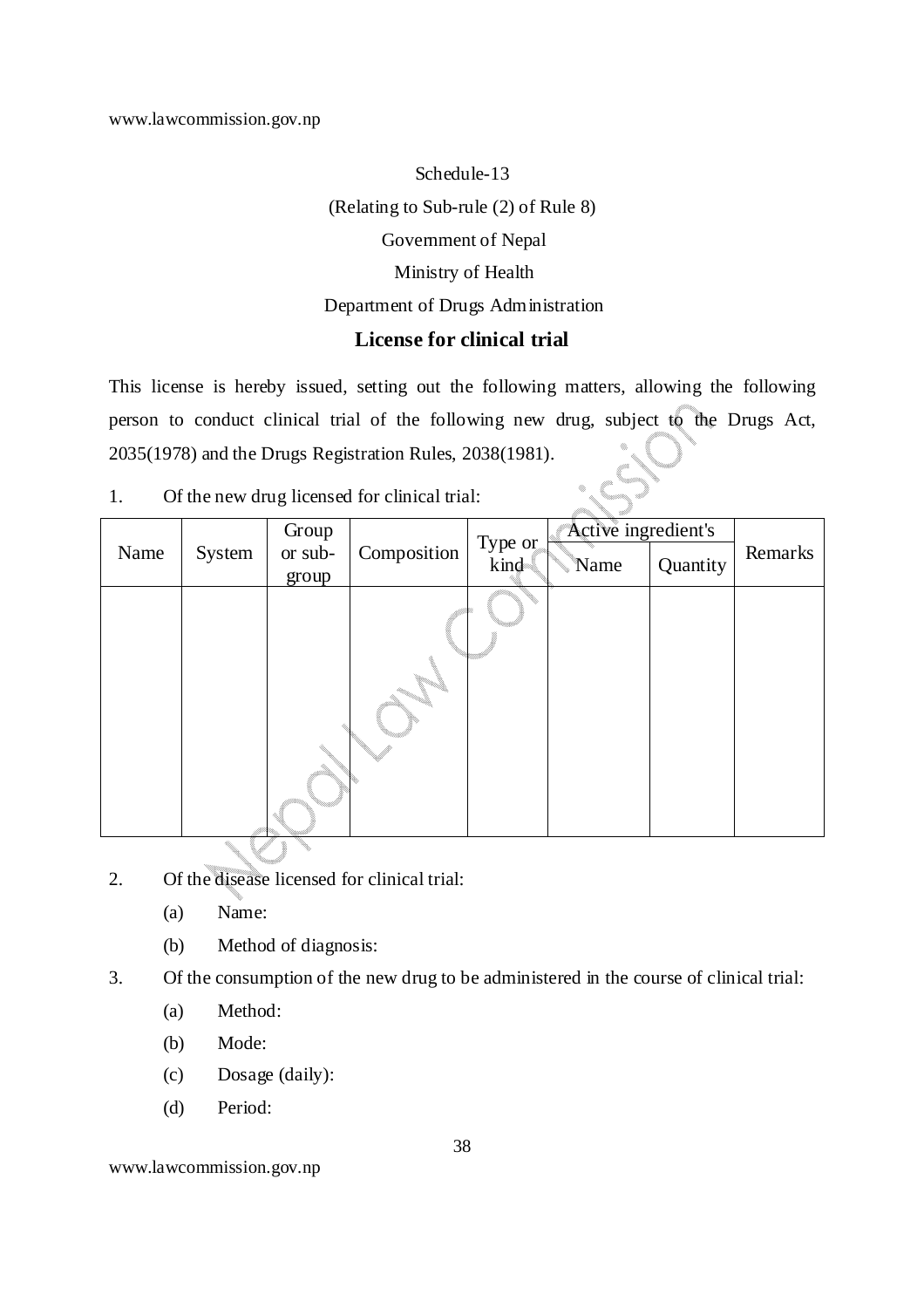- 4. Mode of clinical trial:
- 5. Place where clinical trial is to be conducted:
- 6. Of the person allowed to conduct clinical trial:
	- (a) Name, surname and address:
	- (b) Occupation:
	- (c) Qualifications:
- 7. Validity period of license:

License receiver's:

Signature:

Date:

# License issuing officer's: Signature: Name

and surname: Designation:

Date:

(The matters to be written on t he reverse side of this license.)

# **Renewal of the license**

| Certificate               |                    |         |                      |         |
|---------------------------|--------------------|---------|----------------------|---------|
| Validity extension period | Renewing officer's | Renewal | Department's<br>seal | Remarks |
| From<br>${\rm To}$ .      | signature and date | fees    |                      |         |
|                           |                    |         |                      |         |
|                           |                    |         |                      |         |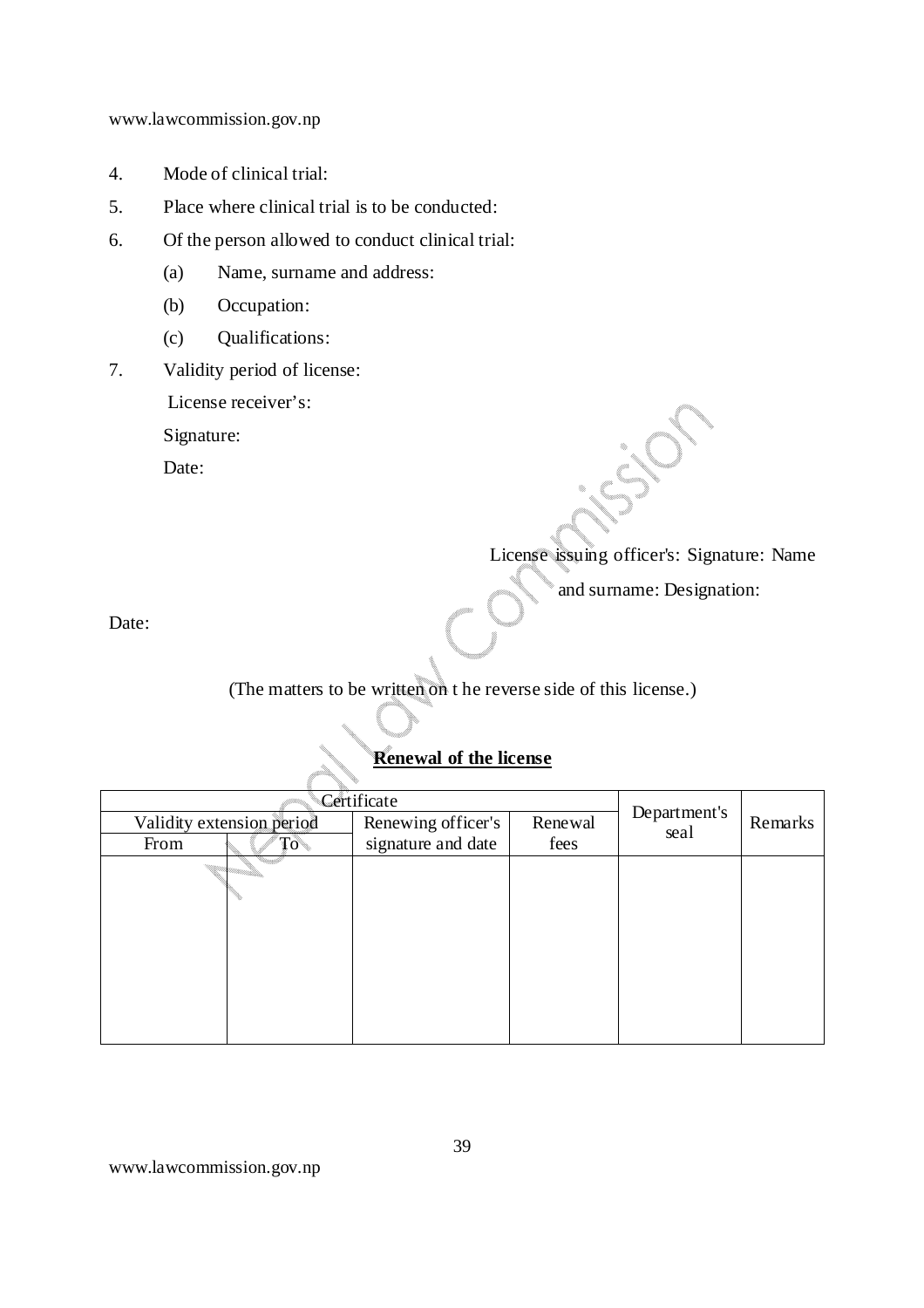#### **Schedule-14**

(Relating to Sub-rule (2) of Rule 3, Sub-rule (2) of Rule 4, Sub-rule (2) of Rule 4A, Sub-rule (3) of Rule 4B, Sub-rule (2) of Rule 5, Sub-rule (2) of Rule 6, Sub-rule (2) of Rule 7, Sub-rule (2) of Rule 8, Rule 9, and Sub-rule (2) of Rule 10)

| <b>Fees</b>      |                                                              |                     |                |  |
|------------------|--------------------------------------------------------------|---------------------|----------------|--|
|                  |                                                              | <b>Initial fees</b> | <b>Renewal</b> |  |
| <b>SN</b>        | Description                                                  | Rs.                 | fees Rs.       |  |
| 1.               | For the recommendation letter for the establishment of an    |                     |                |  |
|                  | industry pursuant to Sub-rule (2) of Rule 3.                 | $200/-$             |                |  |
| $\overline{2}$ . | For the product license pursuant to Sub-rule (2) of Rule 4.  | $200/-$             | $50/-$         |  |
| 3.               | For the sale and distribution registration certificate       |                     |                |  |
|                  | pursuant to Sub-rule (2) of Rule 4A.                         | $100/-$             | $50/-$         |  |
| 4.               | For the import registration certificate pursuant to Sub-rule |                     |                |  |
|                  | $(2)$ of Rule 4B.                                            | $200/-$             | $100/-$        |  |
| 5.               | For the export/import recommendation letter pursuant to      |                     |                |  |
|                  | Sub-rule $(2)$ of Rule $5$ .                                 | $200/-$             | $100/-$        |  |
| 6.               | For the shop registration certificate pursuant to Sub-rule   |                     |                |  |
|                  | $(2)$ of Rule 5:                                             |                     |                |  |
|                  | Capital not exceeding fifty thousand rupees<br>(a)           | $200/-$             | $100/-$        |  |
|                  | Capital from fifty thousand one rupees to one<br>(b)         |                     |                |  |
|                  | hundred thousand rupees                                      | $500/-$             | $250/-$        |  |
|                  | Capital from one hundred thousand one rupees to five<br>(c)  |                     |                |  |
|                  | hundred thousand rupees                                      | $1000/-$            | $500/-$        |  |
|                  | Capital exceeding five hundred thousand one rupees<br>(d)    | $2000/-$            | $1000/-$       |  |
| 7.               | For the publicity and advertisement license pursuant to      |                     |                |  |
|                  | Sub-rule (2) of Rule 7:                                      |                     |                |  |
|                  | For the license for publicity and advertisement<br>(a)       | $5000/-$            | 2500/-         |  |

www.lawcommission.gov.np